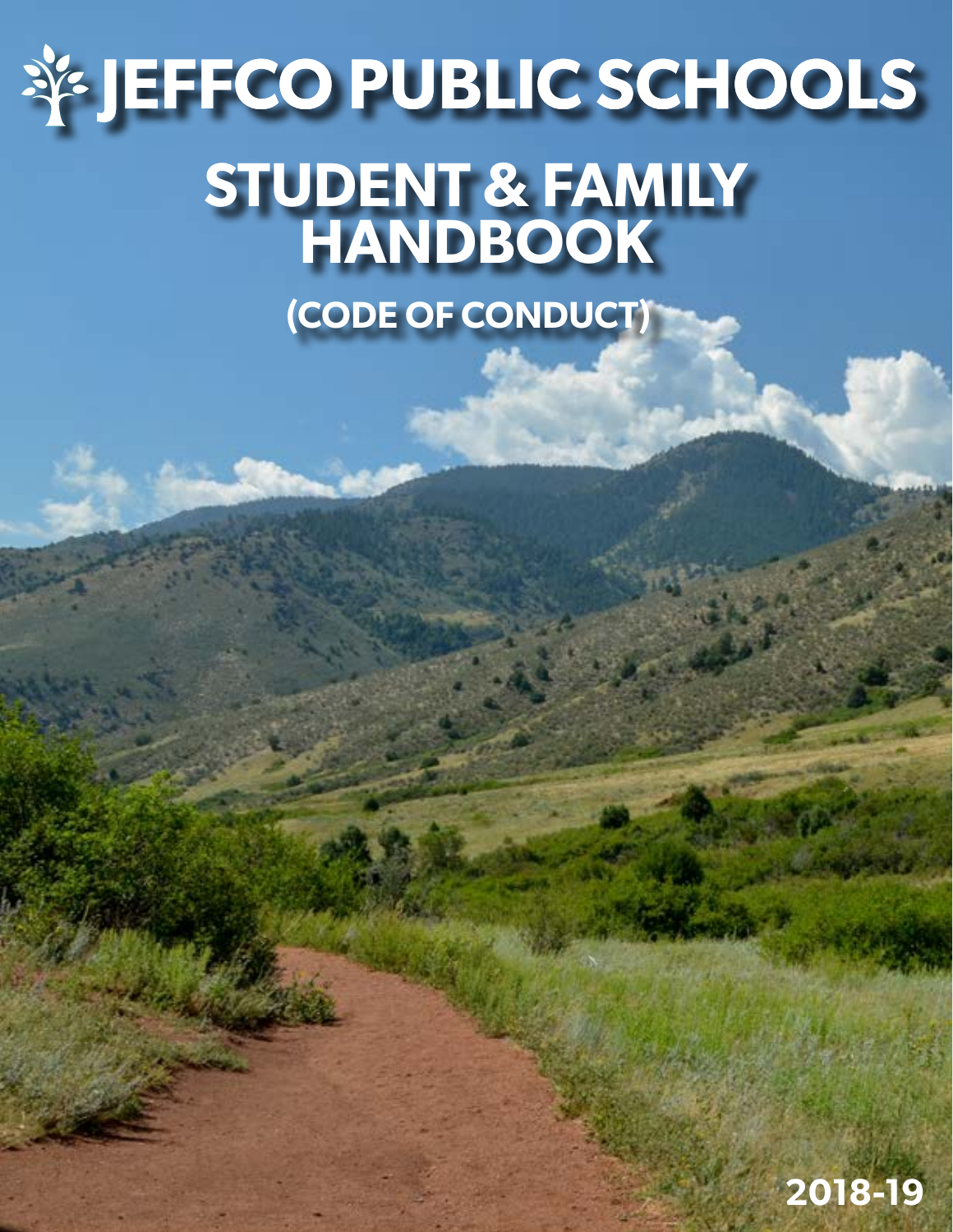# **TABLE OF CONTENTS**

| STUDENT RIGHTS & RESPONSIBILITIES3                |  |
|---------------------------------------------------|--|
| Equal Opportunity - Prevention of Discrimination, |  |
|                                                   |  |
|                                                   |  |
|                                                   |  |
|                                                   |  |
| Unexcused Absences Truancy5                       |  |
|                                                   |  |
|                                                   |  |
|                                                   |  |
|                                                   |  |
|                                                   |  |
|                                                   |  |
|                                                   |  |
|                                                   |  |
|                                                   |  |
|                                                   |  |
| Student Conduct on School Buses 8                 |  |
| STUDENT ACCOUNTABILITY, DISCIPLINE & MISCONDUCT   |  |
|                                                   |  |
|                                                   |  |
| Investigations of Suspected Student Misconduct 9  |  |
|                                                   |  |
|                                                   |  |
|                                                   |  |
| Threat Management Assessments  11                 |  |
|                                                   |  |
|                                                   |  |
|                                                   |  |
|                                                   |  |
|                                                   |  |
|                                                   |  |
|                                                   |  |
| CONCERNS, COMPLAINTS & GRIEVANCES 13              |  |
|                                                   |  |
|                                                   |  |
|                                                   |  |
|                                                   |  |
|                                                   |  |
| Food Provided (Not Sold) to Students 14           |  |
| Administering Medicine to Students 14             |  |
|                                                   |  |
|                                                   |  |
| OTHER IMPORTANT INFORMATION FOR FAMILIES16        |  |
| Additional Resources for Students 16              |  |
| Exemption from Controversial Education Topics  16 |  |
|                                                   |  |
|                                                   |  |
|                                                   |  |
|                                                   |  |
|                                                   |  |
| Emergency Closures Snow Closures17                |  |

| School Accountability Committee 17              |  |
|-------------------------------------------------|--|
|                                                 |  |
|                                                 |  |
|                                                 |  |
| APPENDIX A: FEDERAL & STATE REPORTING           |  |
|                                                 |  |
|                                                 |  |
|                                                 |  |
|                                                 |  |
|                                                 |  |
|                                                 |  |
|                                                 |  |
| APPENDIX B: GLOSSARY: ACRONYMS & DEFINITIONS OF |  |
|                                                 |  |
|                                                 |  |
|                                                 |  |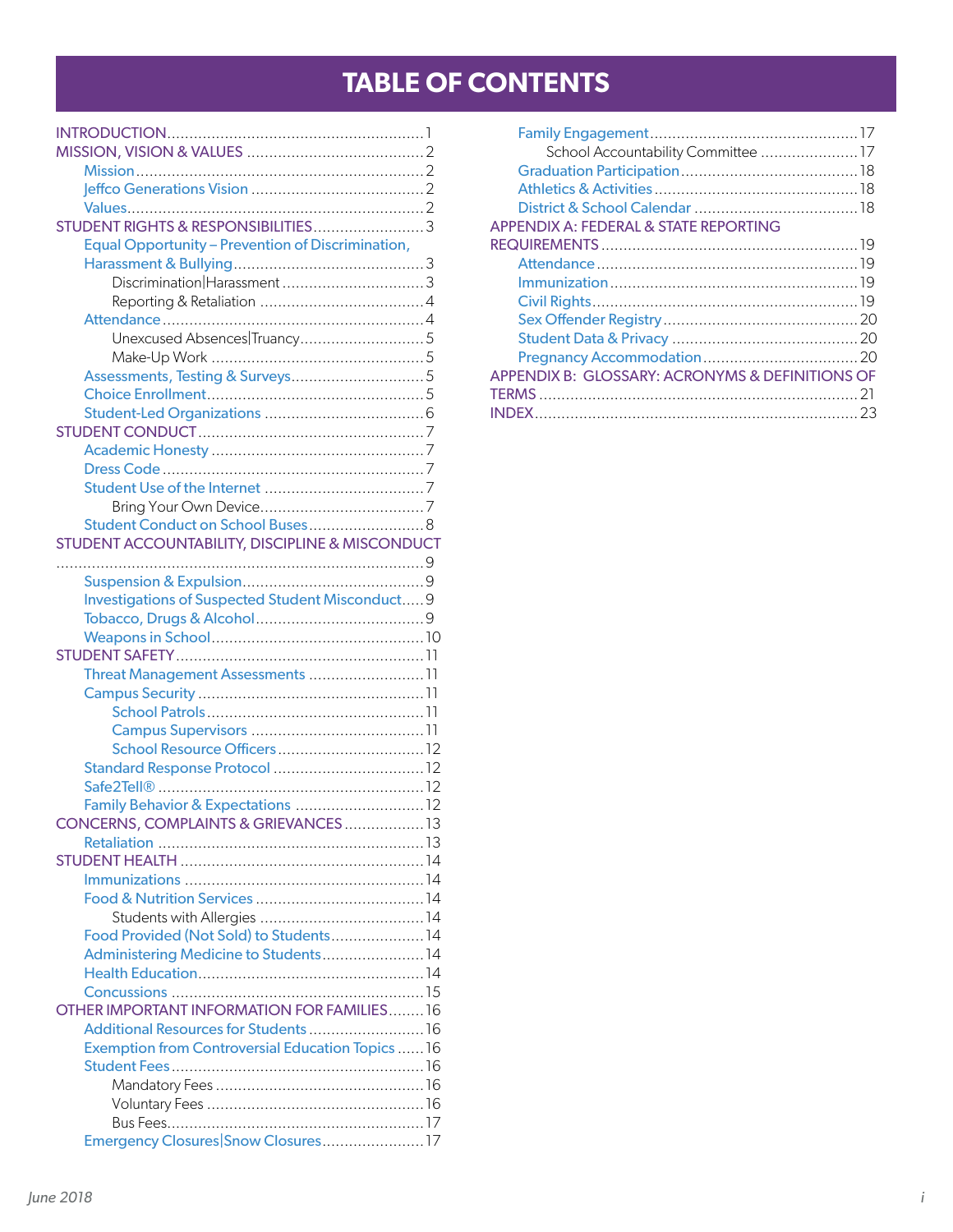# **INTRODUCTION**

<span id="page-2-0"></span>Jeffco Public Schools has a long, proud tradition of excellence. Thank you for taking the time to review this handbook, because to maintain this tradition we all must work together to ensure our schools are safe, healthy, productive places to learn. A positive attitude, selfrespect and respect for others, clear communication and knowledge of expectations and standards are a few foundational blocks that make our schools great. This handbook is a guide to these items and more. Jeffco Public Schools sets high standards, strives for fairness, and expects accountability for students, families, and staff.

We look forward to working with you to secure the best education for our students.

Sincerely, Jason E. Glass, Ed. D., Superintendent & Chief Learner

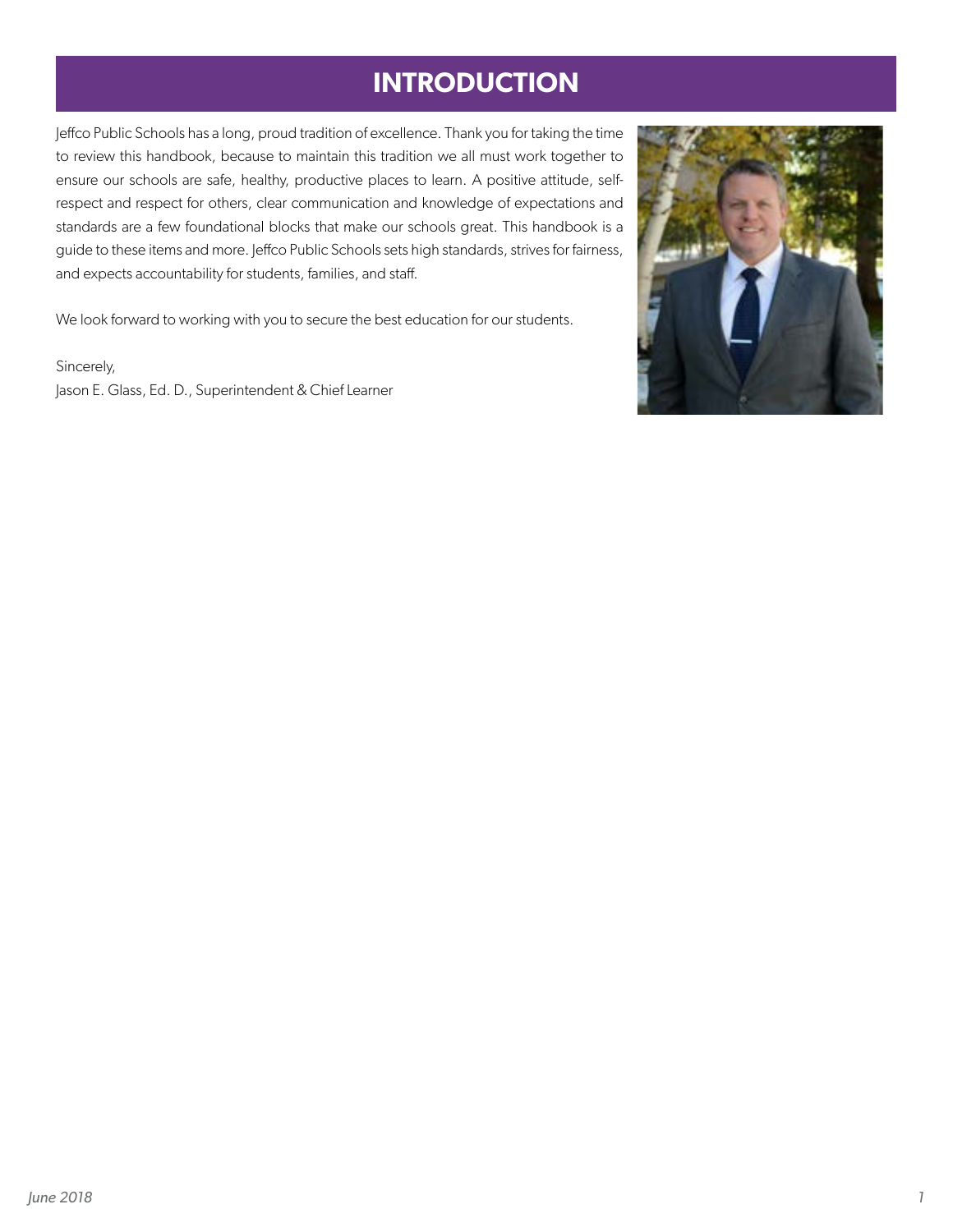# **MISSION, VISION & VALUES**

### <span id="page-3-0"></span>**MISSION**

Our mission is to provide a quality education that prepares all children for a successful future.

### **JEFFCO GENERATIONS VISION**

Jeffco Public Schools has deep and meaningful generational ties that crisscross our community and a tradition of quality on which to build. But Jeffco must also adapt and change to prepare our students for their future. A central element of this change will be to take on an entrepreneurial spirit, and a willingness to innovate and adapt.

The core direction contained in this document is neither new nor flashy. Simply, it calls on us to put **learning**, and more precisely, profoundly changing and customizing the student experience, at the center of all our school reform efforts.

But learning does not happen in isolation, and we must also consider how we can improve the **conditions for learning** in our schools and community. This means building the capacity of the teaching profession to engage in this complex and meaningful work, and ensuring all our students are given a chance to work with a high-expectation curriculum.



Finally, we must recognize that students come into our schools with differing levels of **readiness for learning**. Students who are in pain, hungry, scared, abused, and neglected are not learning. As a community, we must resolve that we will allow no child in our community to have these barriers stand between them and their future.

Jeffco Generations is the beginning of a conversation about where we go next when it comes to our schools. It is also a call for a community reunion, founded on the belief that those things which tie us together are more powerful and important than those which divide us, and nowhere is this truer than when it comes to the positive future we all want for Jeffco's kids.

# **VALUES**

Providing a quality education for student success requires a commitment to the following values:

- **Integrity** In Jeffco's context, this means keeping the focus on students in the face of difficult conditions or circumstances.
- Valuing People All the people connected to Jeffco Public Schools matter to us, above all else. When times get tough, we pull together.
- **Teamwork**  Jeffco has an extraordinary level of human talent, both in our schools and in the community. We have a history of positive collaboration and supporting one another.
- **Exemplary Performance** Jeffco has a tradition of quality and working to do right by kids and community. I am excited to now be part of that tradition.
- **Entrepreneurial Spirit** Like our kids and the rest of the world, Jeffco must have the courage to adapt, innovate, take calculated risks, and evolve.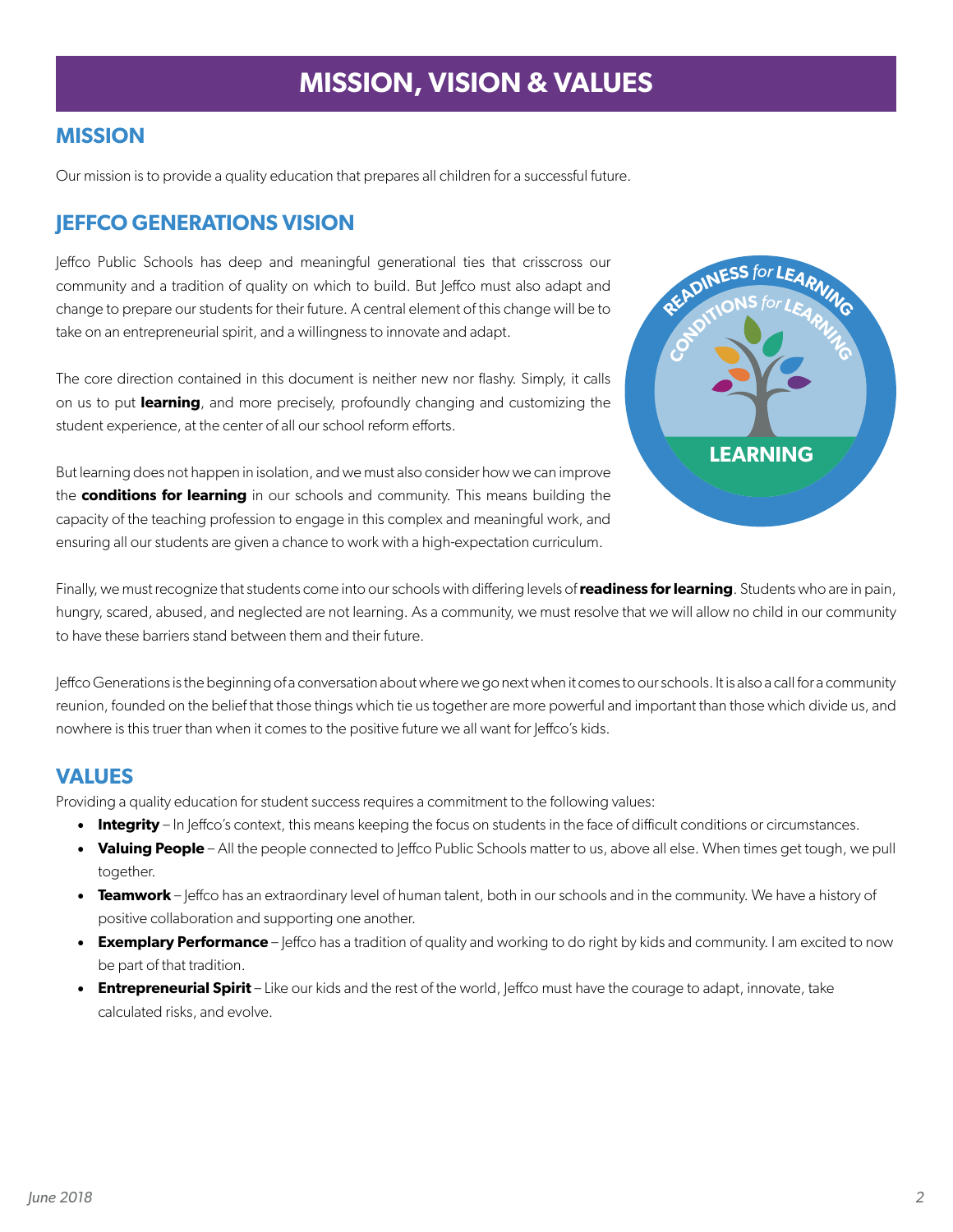# **STUDENT RIGHTS & RESPONSIBILITIES**

<span id="page-4-0"></span>What is expected of students? What guides these expectations? What rights do students have? This section will help answer these questions. Student rights and responsibilities are derived from a variety of sources including, but not limited to: Colorado state laws, federal laws, local laws, and district policies, which guide student conduct expectations, rights, and responsibilities. Students shall be held accountable for complying with these laws, policies, and regulations. Families are expected to cooperate with school authorities, and to participate in school conferences regarding the behavior of their student.

All students have the right to access quality public education. No student has the right to interfere with the education of fellow students. It is the responsibility of each student to respect the rights of all who are involved in the educational process. Members of the school community, students, families, and school staff have the responsibility to promote regular attendance at school; facilitate orderly conduct and behavior; ensure freedom from fear of insult, harassment, or injury; and provide maximum opportunities for learning for each student.

[For additional information, please refer to District Policy JI, Student](http://www.boarddocs.com/co/jeffco/Board.nsf/goto?open&id=87CU675E4B51) [Rights and Responsibilities.](http://www.boarddocs.com/co/jeffco/Board.nsf/goto?open&id=87CU675E4B51)

## **EQUAL OPPORTUNITY – PREVENTION OF DISCRIMINATION, HARASSMENT & BULLYING**

We are committed to providing a learning environment where all members of the school community are treated with dignity and respect. Consequently, it is district policy that no person shall be excluded from participation in, be denied the benefits of, or be subjected to unlawful discrimination in any district program or activity on the basis of ethnicity or race, color, religion, national origin, ancestry, sex, sexual orientation, gender identity, genetic information, age, veteran status, or disability. In support of this, the Jeffco Public Schools [Office of Student Engagement o](http://www.jeffcopublicschools.org/about/dept_directory?department=177)ffers proactive methods to foster collaborative school and community partnerships.

All students, families, and community members are expected to be aware of the standards of conduct addressed in district policies regarding discrimination, harassment, and bullying, and are expected to comply with these policies. Failure to comply may result in student discipline or restricting parent/community access to school property.

For additional information on restricted access to school property, please refer to [Colorado Revised Statutes \(C.R.S.\) 18-9-109](http://www.lexisnexis.com/hottopics/colorado?app=00075&view=full&interface=1&docinfo=off&searchtype=get&search=C.R.S.+18-9-109) and [C.R.S. 18-9-110](http://www.lexisnexis.com/hottopics/colorado?app=00075&view=full&interface=1&docinfo=off&searchtype=get&search=C.R.S.+18-9-110).

### **DISCRIMINATION|HARASSMENT**

Discrimination is defined as treating a person of a particular group differently based on their protected class characteristic. Harassment is defined as verbal, written or physical conduct that denigrates or shows hostility or aversion toward an individual because of the person's protected status and has the purpose or effect of unreasonably interfering with an individual's educational performance or creating an intimidating, hostile, or offensive education environment.

Harassing conduct includes epithets, slurs, or negative stereotyping; threatening, intimidating, or hostile acts; denigrating jokes; and written or graphic material that denigrates or shows hostility or aversion toward an individual or group that is placed on walls or elsewhere on the district's premises or circulated by e-mail, phone (including voice messages), text messages, social networking sites, or other means. Harassment does not include verbal expressions or written material that is relevant and appropriately related to course subject matter or curriculum.

Sexual harassment and bullying are forms of harassment prohibited by district policy.

For additional information, please refer to [District Policy AC,](http://www.boarddocs.com/co/jeffco/Board.nsf/goto?open&id=87CTXG5E3FFB) [Unlawful Discrimination/Equal Opportunity.](http://www.boarddocs.com/co/jeffco/Board.nsf/goto?open&id=87CTXG5E3FFB)

#### **SEXUAL HARASSMENT**

Sexual harassment is defined as unwelcome sexual advances, requests for sexual favors and other verbal or physical conduct of a sexual nature. Sexual harassment may include a range of subtle and not-so-subtle behaviors and may involve individuals of the same or different gender. Depending on the circumstances, these behaviors may include: unwanted sexual advances or requests for sexual favors; sexual jokes and innuendo; verbal abuse of a sexual nature; commentary about an individual's body, sexual prowess, or sexual deficiencies; leering, whistling, or touching; insulting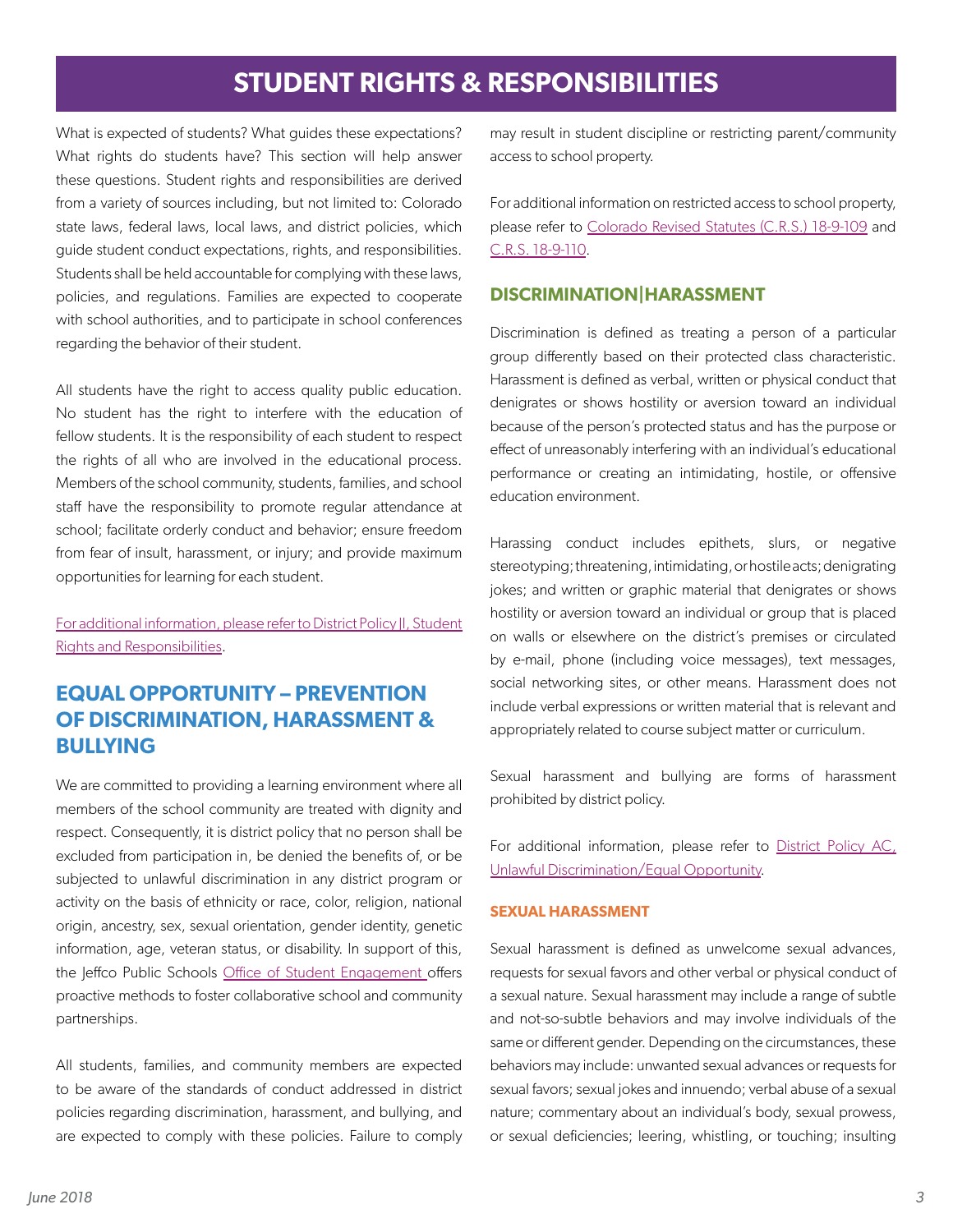<span id="page-5-0"></span>or obscene comments or gestures; display of sexually suggestive objects or pictures; and other physical, verbal, or visual conduct of a sexual nature in the workplace.

All public schools receiving any federal funds must also comply with Title IX of the Education Amendments of 1972, including Jeffco Public Schools. A school has a responsibility to respond promptly and effectively to a claim of sexual harassment or sexual violence. Title IX requires schools to adopt and publish grievance procedures for students to file complaints of sex discrimination, including complaints of sexual harassment or sexual violence. Schools can use general disciplinary procedures to address complaints of sex discrimination but all procedures must provide for prompt and equitable resolution of sex discrimination complaints.

In addition to school administrators, the following persons are designated to assist the district with responding to complaints of unlawful discrimination and harassment based on gender:

Student Title IX and Section 504 Compliance Officer Chief Student Success Officer 1829 Denver West Drive, Building 27 P.O. Box 4001 Golden, Colorado 80401-0001 Phone: 303-982-6840

Employee Title IX ADA, and EEO Compliance Officer Chief Legal Counsel/Executive Director of Legal Services and Employee Relations 1829 Denver West Drive, Building 27 P.O. Box 4001 Golden, Colorado 80401-0001 Phone: 303-982-6544

For additional information, please refer to District Policy (BB, [Harassment of Students](http://www.boarddocs.com/co/jeffco/Board.nsf/goto?open&id=87CU5Q5E4A17).

#### **BULLYING**

Bullying is defined as any written or verbal expression, or physical or electronic act or gesture, or a pattern thereof, that is intended to coerce, intimidate, or cause any physical, mental, or emotional harm to any student. Bullying is prohibited against any student for any reason, including but not limited to, any such behavior that is directed toward a student on the basis of academic performance, or against whom federal and state laws prohibit discrimination.

For additional information, please refer to District Policy |BC, [Prevention of Bullying](http://www.boarddocs.com/co/jeffco/Board.nsf/goto?open&id=87CU5R5E4A2E).

### **REPORTING & RETALIATION**

If you feel you have been a victim of, or witness to, discrimination or harassment report it immediately. Retaliation for reporting is not tolerated. Please see the [Concerns, Complaints, and Grievances](#page-14-1) [section of this handbook for guidance](#page-14-1).

For additional information, please refer to the following district policies:

- [District Policy AC, Unlawful Discrimination/Equal](http://www.boarddocs.com/co/jeffco/Board.nsf/goto?open&id=87CTXG5E3FFB)  **[Opportunity](http://www.boarddocs.com/co/jeffco/Board.nsf/goto?open&id=87CTXG5E3FFB)**
- District Policy (BB, Harassment of Students
- [District Policy JBC, Prevention of Bullying](http://www.boarddocs.com/co/jeffco/Board.nsf/goto?open&id=87CU5R5E4A2E)

# **ATTENDANCE**

The importance of regular, daily attendance as a basis for academic achievement cannot be overemphasized. Subsequently, attendance is the responsibility of the student, the families, and the school.

What do families need to do if/when a student will be absent? If a student is ill or there is some other acceptable reason for the student not to attend school that day, a parent/guardian must notify the school according to that school's procedure (usually an attendance phone line). When a student requests to be dismissed during the school day, the student's parent/guardian must communicate with the school before dismissal is approved. All schools will have attendance rules which incorporate Jeffco Public Schools' attendance requirements as outlined in district policy, [\(C.R.S.\) 22-33-104](http://www.lexisnexis.com/hottopics/colorado?app=00075&view=full&interface=1&docinfo=off&searchtype=get&search=C.R.S.+22-33-104), and [C.R.S. 22-33-107.](http://www.lexisnexis.com/hottopics/colorado?app=00075&view=full&interface=1&docinfo=off&searchtype=get&search=C.R.S.+22-33-107) The statutes provide that "every child who has obtained the age of six years on or before August 1 of each year and is under the age of seventeen years, except as provided for by [C.R.S. 22-33-104](http://www.lexisnexis.com/hottopics/colorado?app=00075&view=full&interface=1&docinfo=off&searchtype=get&search=C.R.S.+22-33-104) shall attend public school for at least the minimum required hours each school year. Please note there are a number of exceptions to these provisions that are contained in the statute and policy.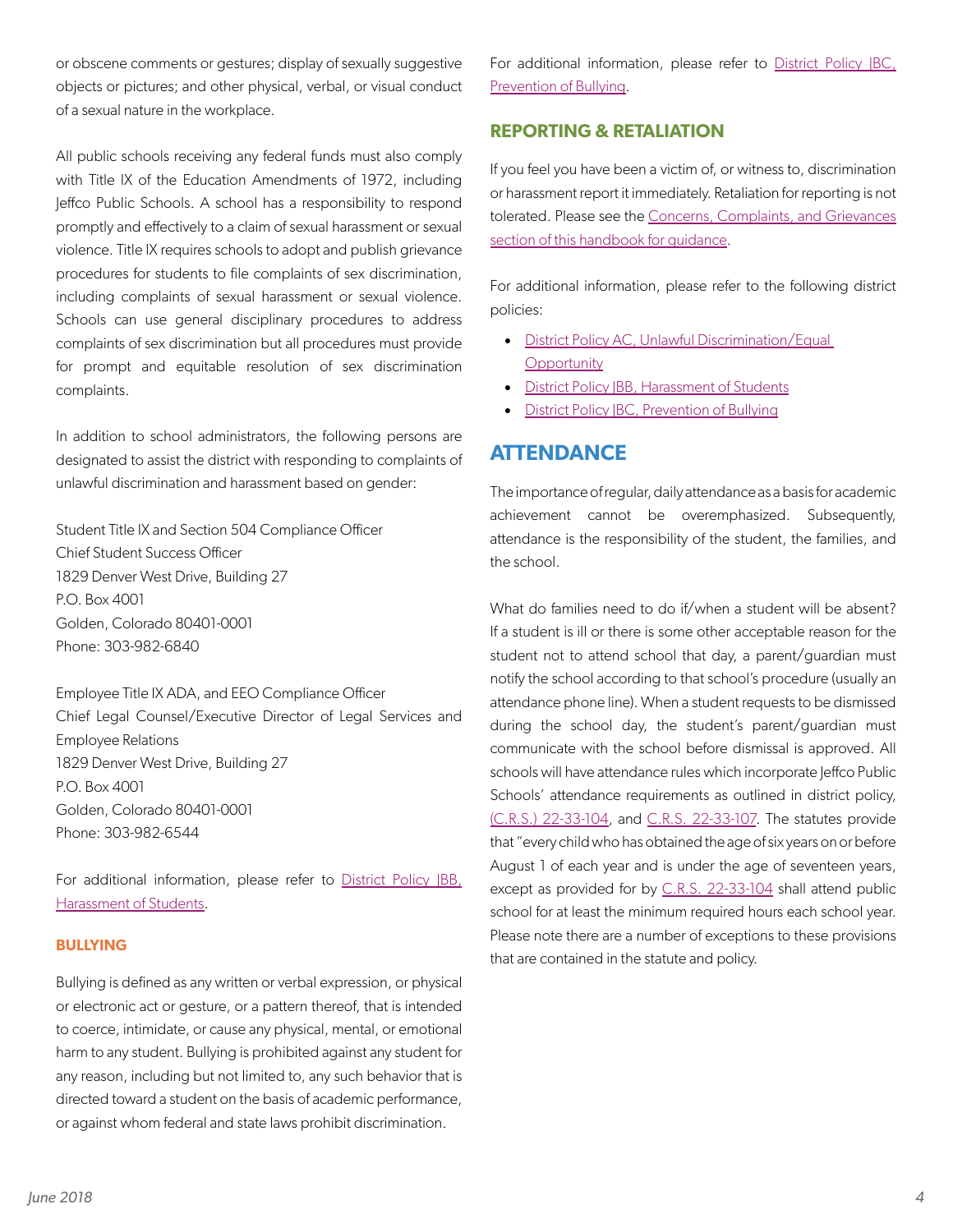### <span id="page-6-0"></span>**UNEXCUSED ABSENCES|TRUANCY**

Unexcused absences are defined as absences not covered by the grounds for excused absences, including students leaving class without permission of the teacher or administrator in charge.

If a student is absent without a valid parent/guardian excuse (or in some instances, a written medical excuse from a medical source) or if the student leaves school or a class without permission of the teacher or administrator in charge, the student shall be considered truant. A "habitual truant" shall be defined as a student of compulsory attendance age who has four days of unexcused absences from school in any one month or ten days of unexcused absences during any school year. Absences due to suspension or expulsion shall not be counted in the total of unexcused absences.

For additional information, please refer to the leffco Public [Schools website.](http://www.jeffcopublicschools.org/programs/alternative_learning/expelled_or_under_legal_supervision)

#### **DROPOUT PREVENTION & RECOVERY**

The Office of Student Engagement is dedicated to re-engaging students who are at-risk of dropping out or who have dropped out of school. This office works to connect students and families to the educational, social, and community supports that prepare them for a successful future.

For additional information, please refer to the leffco Public [Schools website.](http://www.jeffcopublicschools.org/about/dept_directory?department=140&department=140)

### **MAKE-UP WORK**

It is essential that students absent from school make up work missed. It is the responsibility of the student and the family to initiate requests for, and to pick up, make-up work on the day the student returns to class from an excused absence.

For additional information, please refer to the following district policies:

- [District Policy JH, Student Absences and Excuses](http://www.boarddocs.com/co/jeffco/Board.nsf/goto?open&id=87CU645E4B2A)
- **[District Policy JHB, Truancy](http://www.boarddocs.com/co/jeffco/Board.nsf/goto?open&id=87CU655E4B38)**

### **ASSESSMENTS, TESTING & SURVEYS**

Curriculum, instruction, and assessment work together to support student learning. Assessments measure student progress toward the Colorado Academic Standards, help teachers identify each student's instructional needs, and inform families about what and how their student is learning. Assessments also help to gauge

how well schools in Jeffco are supporting the achievement of all students in Jeffco Public Schools. The accurate assessment of student achievement is a critical component of Jeffco's instructional program. Classroom, district, and state assessments serve a variety of purposes at different points in the learning process and also have a place in Jeffco Public Schools and state accountability systems.

The climate and culture of every school is critical to the academic achievement and social-emotional health of students. Jeffco Public Schools administers climate surveys to students and families, every other year, to ensure that all schools create the best climate for students, staff, and families. These surveys are the Make Your Voice Heard student survey and The Family School Partnership survey. Participation in these surveys is optional for every respondent. Based on federal and state law, no student is required, as part of any applicable program, to participate in a survey, analysis, or evaluation that reveals information without prior parental written consent concerning certain sensitive information. Jeffco's current student and family surveys do not ask questions about any sensitive information. These two surveys are used to improve school climate, assist students with key social emotional concerns, and ensure that school conditions are ideal for student achievement.

For additional information, please refer to:

- **District Policy | LDAC, Screening/Testing of Students**
- [District Policy IAA, Student Assessment](http://www.boarddocs.com/co/jeffco/Board.nsf/goto?open&id=A3WTPB781C2F)

For additional information on student data privacy, please see the [Student Data Privacy section](#page-20-1) of this handbook.

### **CHOICE ENROLLMENT**

Jeffco Public Schools is committed to providing a variety of learning opportunities to meet the diverse needs of students. The goal is for every student to succeed in school. While most students enroll in their assigned neighborhood school, Jeffco Public Schools recognizes that some students may benefit from a different educational setting, as deemed appropriate by their family. As such, we offer a variety of school choices, allowing students to attend a school or participate in a program other than their assigned neighborhood school. Resident and nonresident students shall be allowed to attend any school or participate in any program of their choice on a space available basis, subject to the provisions of district policy.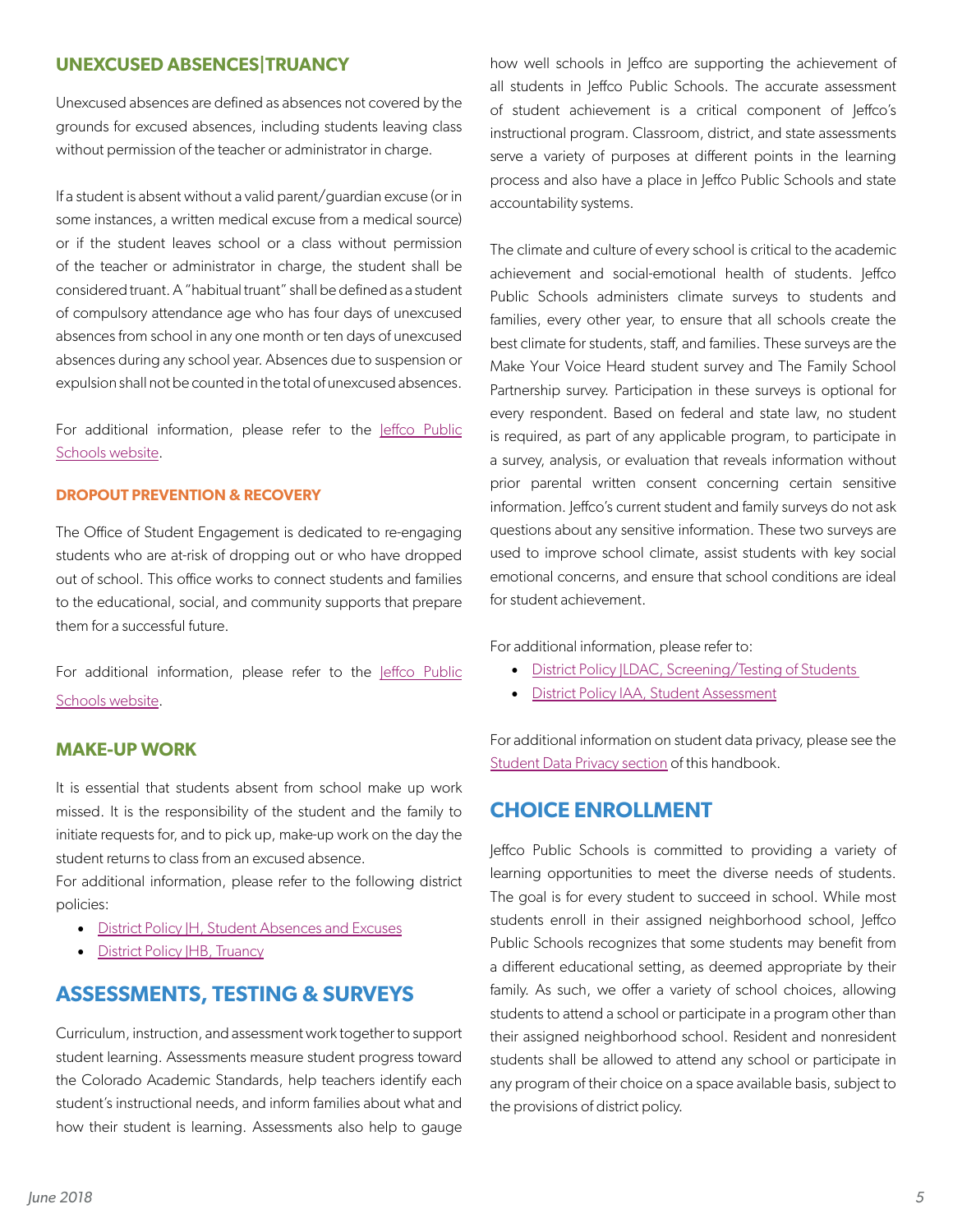<span id="page-7-0"></span>For additional information, please refer to District Policy JFBA, [District Choice Enrollment.](http://www.boarddocs.com/co/jeffco/Board.nsf/goto?open&id=87CU5Z5E4ACA)

### **STUDENT-LED ORGANIZATIONS**

Student-led organizations are permitted in secondary schools, and such organizations are allowed to meet on school premises during non-instructional time, as designated by the school principal. Students wishing to establish an organization shall work with their school and within district policy. Membership in all student organizations shall be on a voluntary basis and only open to students currently enrolled in the school at which meetings are to be held. Student organizations shall not engage in any activity which is contrary to law, district policy, or school rules.

For additional information, please refer to District Policy IIA, **[Student Organizations.](http://www.boarddocs.com/co/jeffco/Board.nsf/goto?open&id=87CU6J5E4BCC)**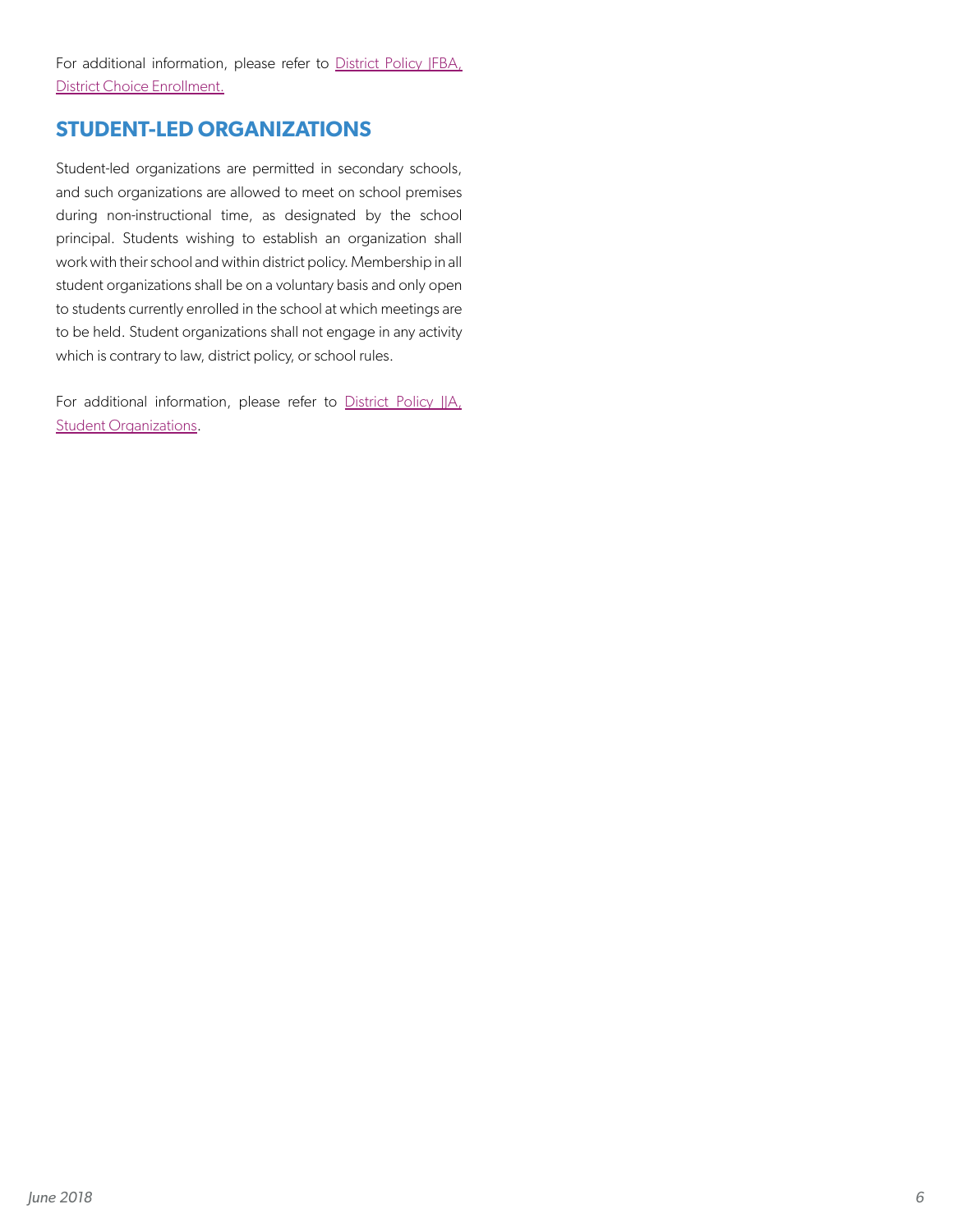# **STUDENT CONDUCT**

# <span id="page-8-0"></span>**ACADEMIC HONESTY**

Jeffco Public Schools recognizes the importance of promoting a learning environment that values academic honesty. In order to foster ethical behavior among students, it is critical to educate all students regarding the characteristics of academic integrity.

When engaged in learning activities, students should demonstrate the discipline necessary to seek guidance from their instructor rather than resorting to inappropriate behaviors that may undermine their own academic and personal development. This is a shared responsibility of all students, families, teachers, and staff.

For additional information, please refer to [District Policy JI, Student](http://www.boarddocs.com/co/jeffco/Board.nsf/goto?open&id=87CU675E4B51) [Rights and Responsibilities.](http://www.boarddocs.com/co/jeffco/Board.nsf/goto?open&id=87CU675E4B51)

### **DRESS CODE**

Responsibility for the dress and appearance of students generally rests with individual students and their families. Students may wish to express themselves by the manner of their dress and appearance; however, students shall not wear clothing or affect an appearance at school or school-sanctioned activities or events that is or may be disruptive to the educational environment. Jeffco Public Schools standards on student attire are intended to help students focus on schoolwork, reduce discipline problems, and improve school order and safety.

Subject to approval, principals, working with their school community, may establish additional specific standards for their schools. Any such standards must be published and distributed to families.

Disciplinary action for violation of the student dress code shall include notifying the student of the violation and a requirement that the dress or appearance be corrected before the student reenters the classroom, school environment, and/or schoolsanctioned activity or event. At the discretion of the building level administrator, a family conference may be held. More serious consequences may result from repeated or serious violations.

For additional information, please refer to the following district policies:

- [District Policy JICA, Student Dress Code](http://www.boarddocs.com/co/jeffco/Board.nsf/goto?open&id=87CU685E4B5B)
- District Policy IICA-R, Adoption of School Uniforms
- [District Policy JI, Student Rights and Responsibilities](http://www.boarddocs.com/co/jeffco/Board.nsf/goto?open&id=87CU675E4B51)
- District Policy IICF, Secret Societies/Gang Activity and [Dress](http://www.boarddocs.com/co/jeffco/Board.nsf/goto?open&id=87CU6C5E4B87)

### **STUDENT USE OF THE INTERNET**

The Internet and related electronic instructional resources are used in schools to support student learning. The use of these resources are for educational purposes only when on district property, at district or school-sanctioned activities or events, when students are being transported in vehicles dispatched by Jeffco Public Schools, and off school property when such conduct has a nexus to school or any district curricular or non-curricular activity or event.

Teachers and school administration determine use of the Jeffco Instructional Network based on educational goals of the school and classroom, and may determine to limit access. Students are encouraged to use the network to do homework, class-related research, and class work when appropriate. Students should not use this network for music, gaming, or non-educational video streaming. In compliance with the Child Information Protection Act (CIPA) requirements, this network will be monitored. Jeffco Public Schools accepts no responsibility associated with loss, damage, or theft of a device connected to the network.

By acknowledging access to this handbook, students and families also are acknowledging understanding of the following policies:

- District Policy SA, Student Use of Personal Devices
- District Policy | S, Student Use of District Computing [Resources and the Internet](http://www.boarddocs.com/co/jeffco/Board.nsf/goto?open&id=87CU7C5E4D36)

#### **BRING YOUR OWN DEVICE**

Jeffco Public Schools is committed to helping students learn the skills they need to succeed in a world filled with technology. Our network allows secure access to the Internet for students who want to use their own personal devices (laptops, netbooks, tablets, smartphone, etc.) during the school day for classroom activities. Bring Your Own Device (BYOD) fosters student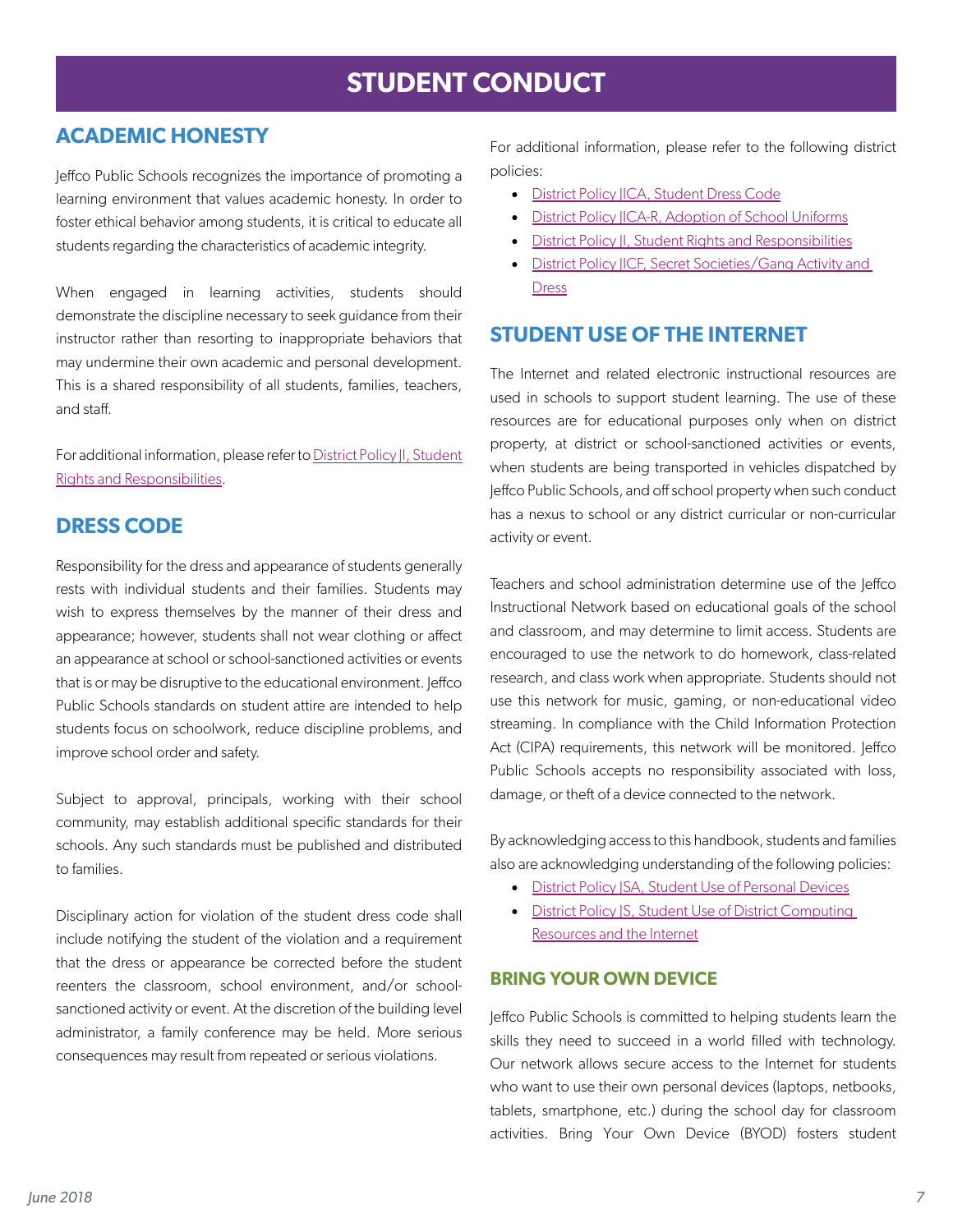<span id="page-9-0"></span>ownership of learning, extends learning for students from home to classroom, provides easier access to online instructional material, and supplements school equipment. Please refer to the [Jeffco Public Schools website](http://www.jeffcopublicschools.org/academics/curriculum/technology_in_the_classroom/bring_your_own_device/) for details. Students are expected

use their devices in accordance with district policy.

### **STUDENT CONDUCT ON SCHOOL BUSES**

The privilege of students to ride a school bus is contingent upon following the expectations outlined in this handbook.

The driver of the school bus shall be in complete charge of the bus during the ride and while students are entering or leaving the vehicle. Students shall be required to conform to all regulations concerning discipline, safety, and behavior while riding on the school bus. The driver shall notify appropriate authorities if a student persists in violating the established rules of conduct. After due warning has been given to the student and/or families, the privilege of riding the bus may be withheld from the student. Violation of district policies and regulations while on the school bus may result in student discipline up to and including suspension or expulsion, in accordance with district policy.

For additional information, please refer to District Policy (ICC, [Student Conduct on School Buses](http://www.boarddocs.com/co/jeffco/Board.nsf/goto?open&id=87CU695E4B69).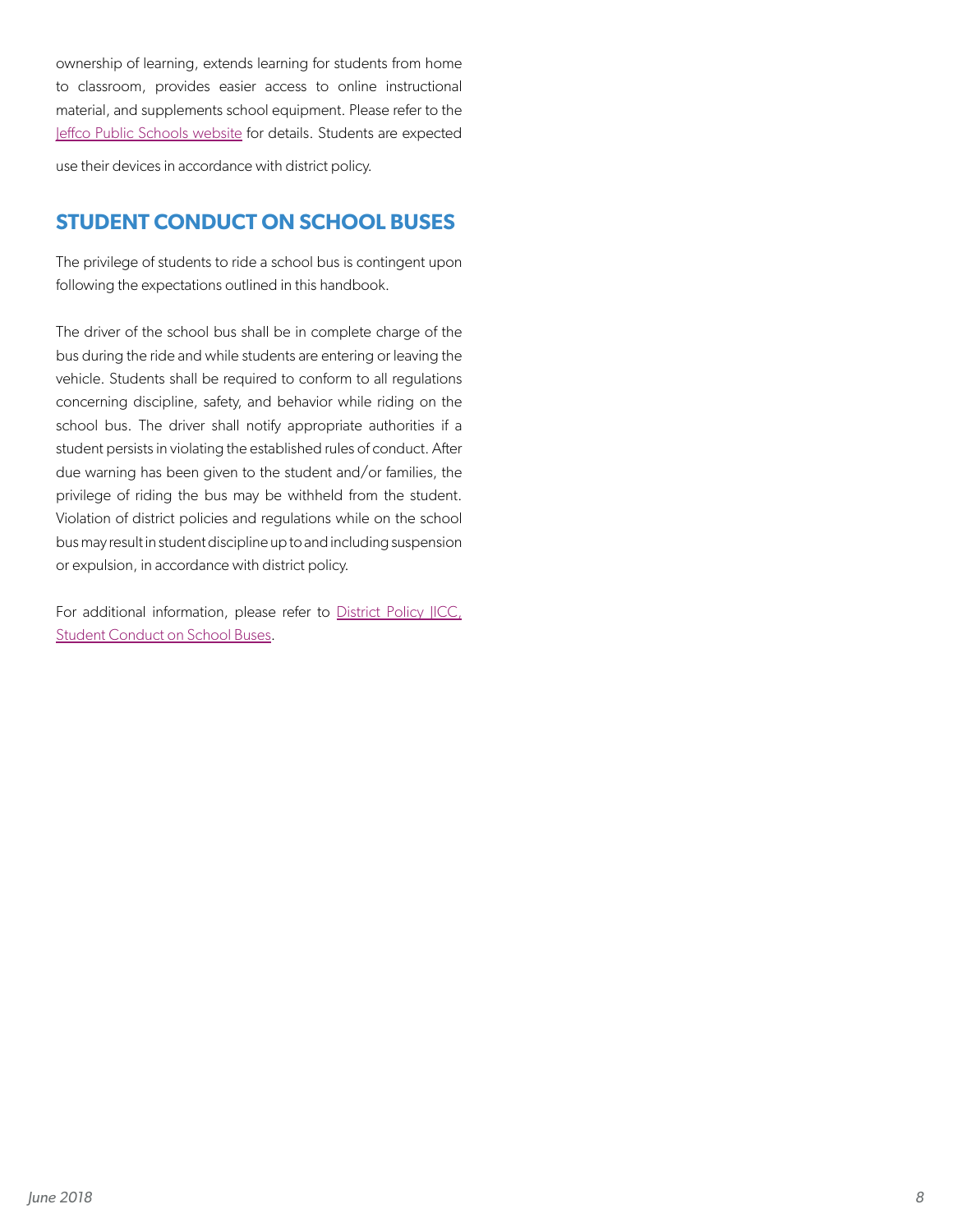# **STUDENT ACCOUNTABILITY, DISCIPLINE & MISCONDUCT**

<span id="page-10-0"></span>Self-direction and personal responsibility are goals of Jeffco Generations. Students must be accountable for their actions, and Jeffco Public Schools recognizes that effective student discipline is a major contributor to the creation of a positive and productive learning environment for all students. In accordance with state law, Jeffco Public Schools uses this student/parent handbook as a written code of conduct, based upon the principle that every student is expected to follow accepted rules of conduct and show respect for persons of authority. Certain behavior, especially behavior that disrupts the classroom, is unacceptable and may result in disciplinary action. Jeffco Public Schools uses proportionate disciplinary interventions and consequences to keep students engaged in learning.

For additional information, please refer to [District Policy JK,](http://www.boarddocs.com/co/jeffco/Board.nsf/goto?open&id=87CU6R5E4C32) [Student Discipline.](http://www.boarddocs.com/co/jeffco/Board.nsf/goto?open&id=87CU6R5E4C32)

# **SUSPENSION & EXPULSION**

Jeffco Public Schools officials may consider the following factors to determine whether to suspend or expel a student:

- 1. The student's age;
- 2. The student's disciplinary history;
- 3. The student's eligibility as a student with a disability;
- 4. The seriousness of the violation committed by the student;
- 5. The threat posed to any student or staff; and
- 6. The likelihood that a lesser intervention would properly address the violation.

In matters involving student behavior which may result in the suspension or expulsion of a student, it is district policy that the family will be provided the opportunity to be involved in all such disciplinary procedures.

For additional information, please refer to the following district policies:

- District Policy (KD/KE-1, Student Suspension/Expulsion
- [District Policy ADC, Tobacco Free Schools](http://www.boarddocs.com/co/jeffco/Board.nsf/goto?open&id=87CTXH5E4005)

# **INVESTIGATIONS OF SUSPECTED STUDENT MISCONDUCT**

In order to protect the safety and welfare of students and school personnel, and to maintain order and discipline on school property or at school sponsored activities or events, school authorities may search a student's locker or desk and its contents, personal property, or automobile under the circumstances described in policy and may seize any illegal, unauthorized, or contraband materials.

School lockers, desks, and other storage areas provided for student use on school premises are school property and remain at all times under the ownership and control of the school. Lockers, desks, and storage areas, as well as the contents therein, are subject to inspection at any time, without notice and without cause, at the discretion of Jeffco Public Schools. No student shall lock or impede access to any locker or storage areas except with a lock provided or approved by school authorities.

Searches of a student's person or personal effects such as a backpack, purse, book bag, electronic devices, motor vehicle, etc., within the school or on school grounds may be conducted by the principal or designee when that official has reasonable grounds to suspect that the search will uncover evidence of a violation of Board and/or district policies, school rules, or federal, state, or local laws or uncover the presence of an item that presents an immediate danger of physical harm or illness to any person.

For additional information, please refer to District Policy IIH, [Student Interviews, Interrogations, Searches, and Arrests](http://www.boarddocs.com/co/jeffco/Board.nsf/goto?open&id=87CU6G5E4BB6).

# **TOBACCO, DRUGS & ALCOHOL**

Jeffco Public Schools is committed to promoting the general health, welfare, and well-being of our school community. Consequently, it is district policy that no student shall be permitted to use, be under the influence of, possess, distribute, gift, purchase, exchange, or sell any tobacco product, alcohol, or illegal drug while on district property, at district or school-sanctioned activities or events, when students are being transported in vehicles dispatched by Jeffco Public Schools or one of its schools, and off school property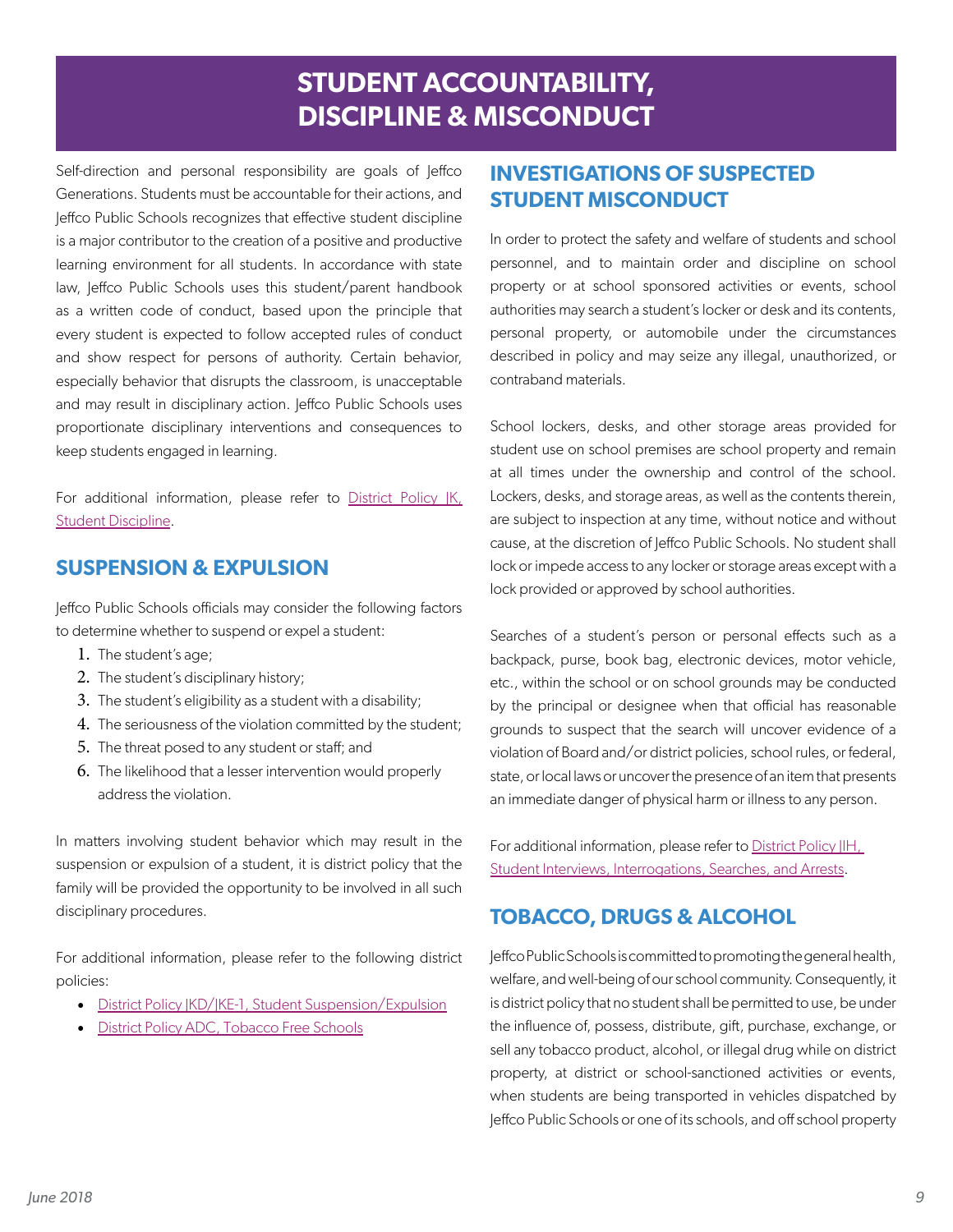<span id="page-11-0"></span>when such conduct has a nexus to school or any district curricular or non-curricular activity or event.

As used in this policy, "illegal drugs" are all substances defined under either federal statutes as "drugs" or "controlled substances," or state statutes as a controlled substance including marijuana or marijuana concentrate as well as counterfeit or synthetic illegal drugs and substances falsely represented as being drugs. As used in this policy, "drugs" also are legal and illegal drugs not properly possessed under state or federal law. An exception to this policy will be made for the administration of medical marijuana in accordance with state law and district policy.

Compliance with the standards of conduct set forth in this policy and its accompanying regulations are mandatory for all students. A violation shall subject a student to appropriate disciplinary action, up to and including expulsion and referral for prosecution. For tobacco violations, students may have the option to complete an alternative to suspension program, in lieu of other disciplinary procedures.

All students, families, and community members are expected to be aware of the prohibited conduct addressed in district policy and comply with the prohibitions. Failure to comply may result in student discipline up to and including expulsion; or family member or community member trespass from district property.

"School property" means all property owned, leased, rented, or otherwise used or contracted for by a school. This includes, but is not limited to: all buildings used for instruction, administration, support services, maintenance, or storage; the grounds surrounding those buildings if the school is authorized to exercise dominion and control over the grounds; and all vehicles used by the school for transporting students, workers, visitors, or other persons.

"Tobacco product" means any product that contains nicotine or tobacco or is derived from tobacco and is intended to be ingested, inhaled, or applied to the skin of an individual. "Tobacco product" does not include any product that has been approved by the appropriate federal agency as a tobacco use cessation product. However, due to the wide range of nicotine levels available in tobacco cessation products, the school may request a written document from a medical provider, for anyone under the age of 18, detailing dosage recommendation for tobacco cessation product use. "Use" means the lighting, chewing, smoking, inhaling, vaporizing, ingesting or application of any other tobacco substance.

High school students may have access to group programs at the school to help quit tobacco. Participation in the program is completely voluntary. Through the program, students learn to identify their reasons for using tobacco and healthy alternatives to tobacco use. As a part of the program, the facilitator collects pre and post survey responses from students who participate in order to assess changes in tobacco use and perception of harm.

For additional information, please refer to the following district policies:

- District Policy IICH, Student Involvement Regarding Drugs [and Alcohol](http://www.boarddocs.com/co/jeffco/Board.nsf/goto?open&id=87CU6D5E4B95)
- [District Policy JLCE, Administration of Medical Marijuana to](http://www.boarddocs.com/co/jeffco/Board.nsf/goto?open&id=ACNTY7799A41)  [Qualified Students](http://www.boarddocs.com/co/jeffco/Board.nsf/goto?open&id=ACNTY7799A41)

### **WEAPONS IN SCHOOL**

The possession and/or use of a weapon by a student is detrimental to the welfare and safety of students and school personnel within the district. Carrying, bringing, using, or possessing a weapon in any school building, on school grounds, in any school vehicle, or at any school sponsored activity without the authorization of the school or the school district is prohibited.

For additional information, please refer to the following district policies:

- [District Policy JICI, Weapons in School](http://www.boarddocs.com/co/jeffco/Board.nsf/goto?open&id=87CU6E5E4B9F)
- District Policy | KDA / | KEA, Grounds for Suspension / [Expulsion](http://www.boarddocs.com/co/jeffco/Board.nsf/goto?open&id=87CU6T5E4C46)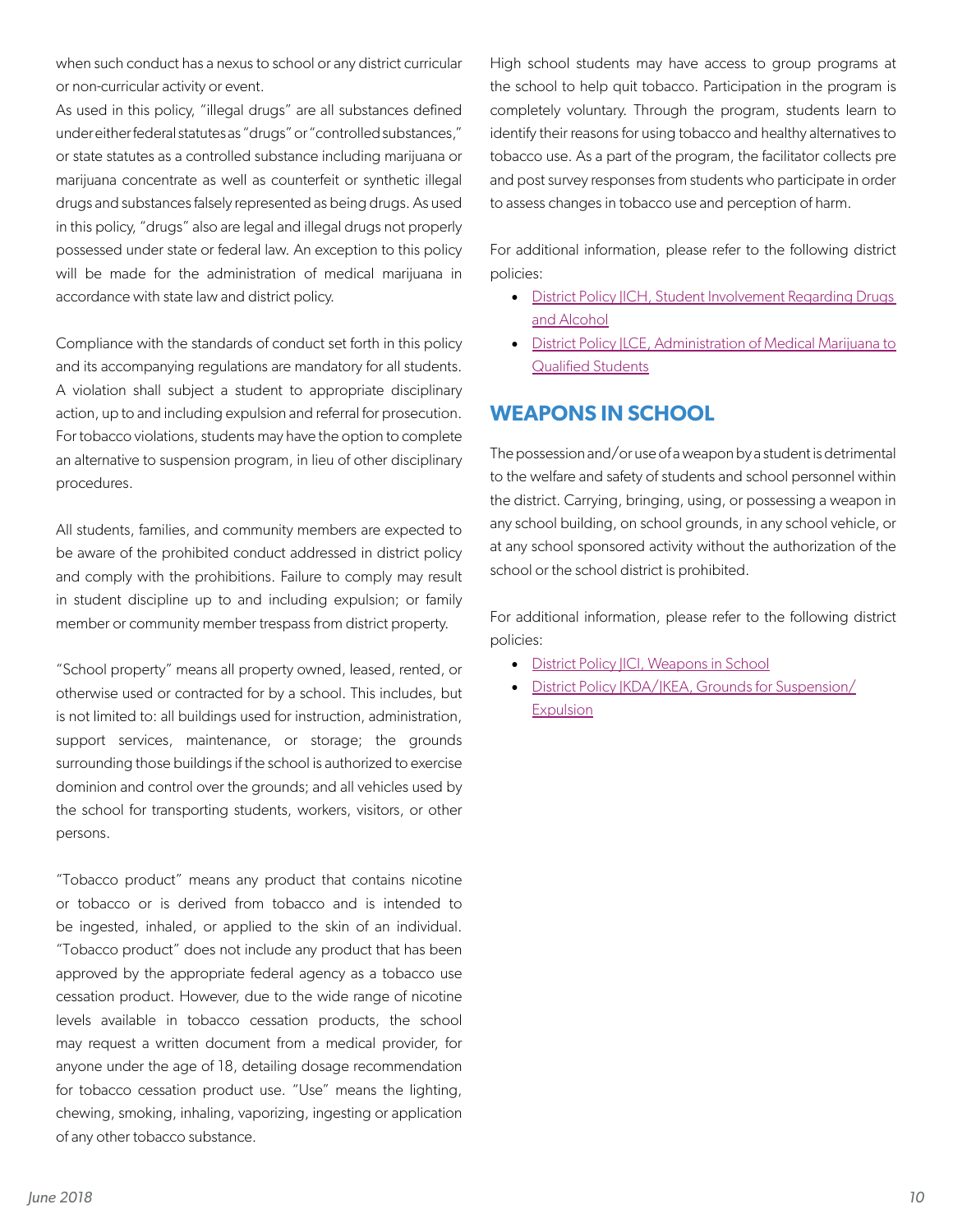# **STUDENT SAFETY**

<span id="page-12-0"></span>The safety of students shall be emphasized by Jeffco Public Schools through general supervision of students in school buildings, on school grounds, on school buses, and through special attention to the following:

- 1. Maintaining safe school environments;
- 2. Observing safe practices, particularly in areas of instruction or extracurricular activities which have special hazards;
- 3. Establishing and enforcing rules and regulations designed to protect the safety of students while in or on school property;
- 4. Providing first aid for students in case of accident or sudden illness; and
- 5. Providing safe vehicles for transporting eligible students to and from school or to and from school-sponsored events.

For additional information, please refer to District Policy [LI, [Student Safety](http://www.boarddocs.com/co/jeffco/Board.nsf/goto?open&id=87CU755E4CBC).

### **THREAT MANAGEMENT ASSESSMENTS**

In support of maintaining school safety, staff will investigate reports of, or evidence regarding, student behavior on or off school grounds that could pose a threat to the safety or welfare of other students or staff.

Threatening or potentially dangerous behavior may include verbal, written, or non-verbal communications or gestures. Threats may be direct, indirect, conditional, or veiled. Threats may be communicated in person, electronically, through a third party, or by other intentional or unintentional means.

In assessing the potential level of danger of a student's behavior, school staff may conduct a threat management assessment following district policy. Families may be invited to assist school staff in completing the assessment. However, family refusal to assist staff in completing the assessment will not prevent staff from completing those parts of the assessment about which staff is knowledgeable. Jeffco Public Schools may also make a determination of risk based on information received from law enforcement agencies, court personnel, mental health professionals, human services, or other agency partners.

Families will be notified when a threat management assessment

is being conducted, or as soon as possible after such assessment has been conducted, regarding their student. Records of student threat management assessments shall be provided to families upon request.

Students may be required to participate in the development of a safety plan and comply with such plan.

For additional information, please refer to District Policy [LI, [Student Safety](http://www.boarddocs.com/co/jeffco/Board.nsf/goto?open&id=87CU755E4CBC).

### **CAMPUS SECURITY**

Student safety is of the utmost importance to Jeffco Public Schools. Therefore, we have a variety of resources to provide a safe and secure learning environment for students.

### **SCHOOL PATROLS**

Jeffco Public Schools Security and Emergency Management Department utilizes acknowledged best practices to protect our schools. The Patrol Division patrols the schools in the district 24-hours-a-day, seven-days-a-week, including holidays. For information about patrol issues such as extra patrols or traffic controls, call 303-982-2450. If it requires immediate attention, call Security Dispatch at 303-982-2445. If it is a life threatening situation, call 911.

### **CAMPUS SUPERVISORS**

Secondary schools have Campus Supervisors, provided by Jeffco Public Schools, to help identify potential problems regarding the welfare, safety, and security of students, personnel, visitors, and the building by communicating information to administrators and responding to inquiries.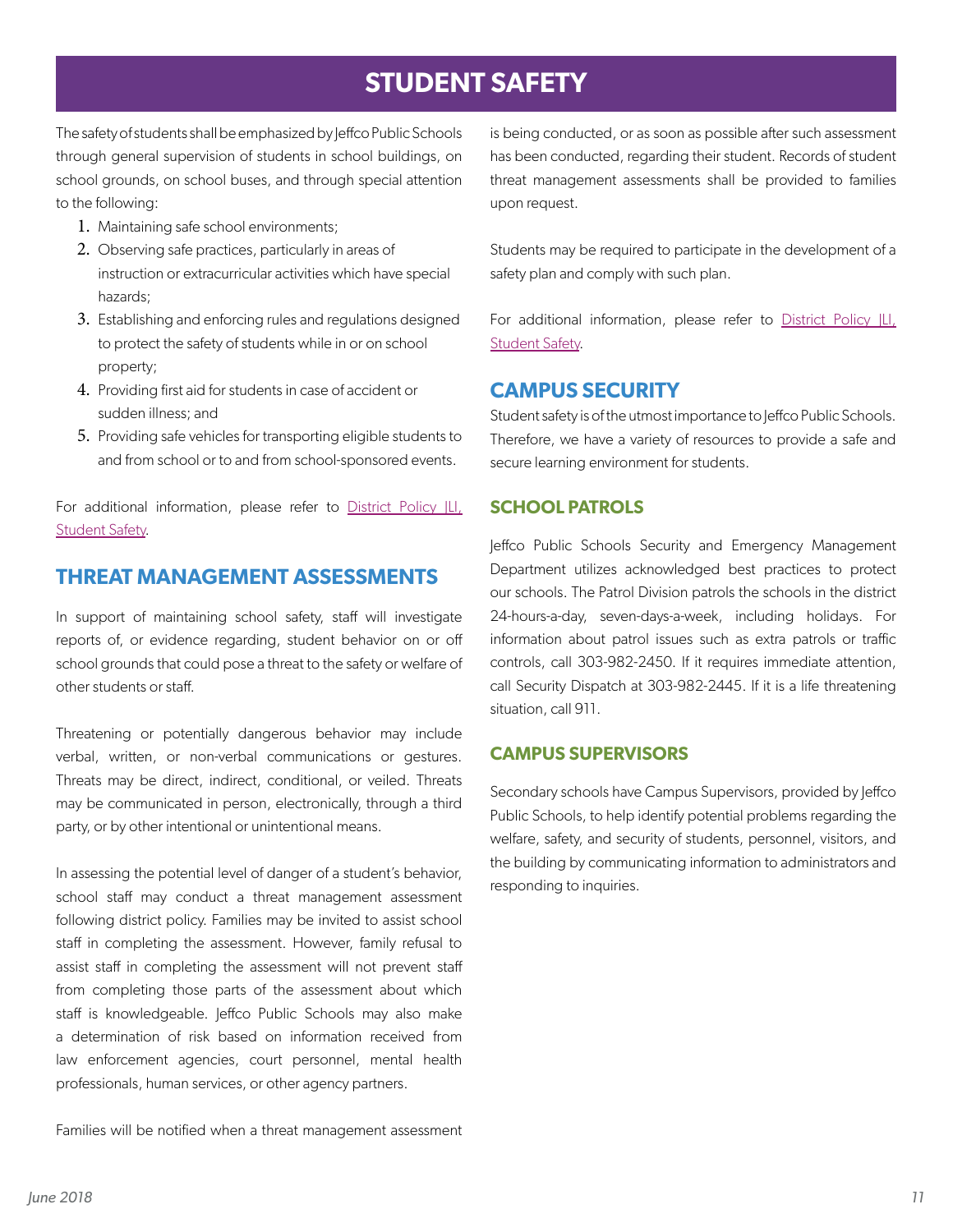#### <span id="page-13-0"></span>**SCHOOL RESOURCE OFFICERS**

The School Resource Officer (SRO) program is a proactive partnership with local law enforcement agencies to ensure schools remain safe. SROs are generously funded by municipalities or Jefferson County, assigned to our schools, and work in concert with our security team members. These officers provide a positive law enforcement presence in the school community and the uniformed officers help deter illegal activity, act as a positive role model to students and build relationships with our school communities.

### **STANDARD RESPONSE PROTOCOL**

As part of the Emergency Response Plan, Jeffco Public Schools has adopted the Standard Response Protocol (SRP), a program that uses common language between students, staff and first responders when describing actions to be taken in the event of an emergency. Families should review the [Standard Response](http://www.jeffcopublicschools.org/UserFiles/Servers/Server_627881/File/Jeffco%20PS/About%20Jeffco/Calendars/Closures%20and%20Alerts/Student%20and%20Parent%20Handout.pdf) [Protocol](http://www.jeffcopublicschools.org/UserFiles/Servers/Server_627881/File/Jeffco%20PS/About%20Jeffco/Calendars/Closures%20and%20Alerts/Student%20and%20Parent%20Handout.pdf) with their student. Should an emergency at school arise, you will be notified in accordance with your SchoolMessenger preferences. Please ensure that your contact information and preferences are kept up-to-date through [JeffcoConnect.](https://jeffcoconnect.jeffco.k12.co.us/)

#### **SAFE2TELL®**

Safe2Tell® is designed to help students anonymously report any potentially threatening behavior that endangers them, their friends, family, or the community. To make a report, call 1-877- 542-7233 from anywhere, 24 hours-a-day, seven days-a-week. You also may make a web-tip, or download the Safe2Tell® mobile app.

For additional information, please refer to the [Safe2Tell® website](http://safe2tell.org/).

### **FAMILY BEHAVIOR & EXPECTATIONS**

All Jeffco students and staff deserve to learn and work in an environment free from disruption, threat or intimidation. Family members and adult visitors will display appropriate and professional adult behavior in schools, during school events and at sanctioned school activities at all times. In accordance with Colorado law, failure of a family member or adult visitor to act appropriately may result in the violator being prohibited (trespassed) from being on school property or attending any school sanctioned events. In cases of significant disruption, law enforcement will be contacted regarding the matter.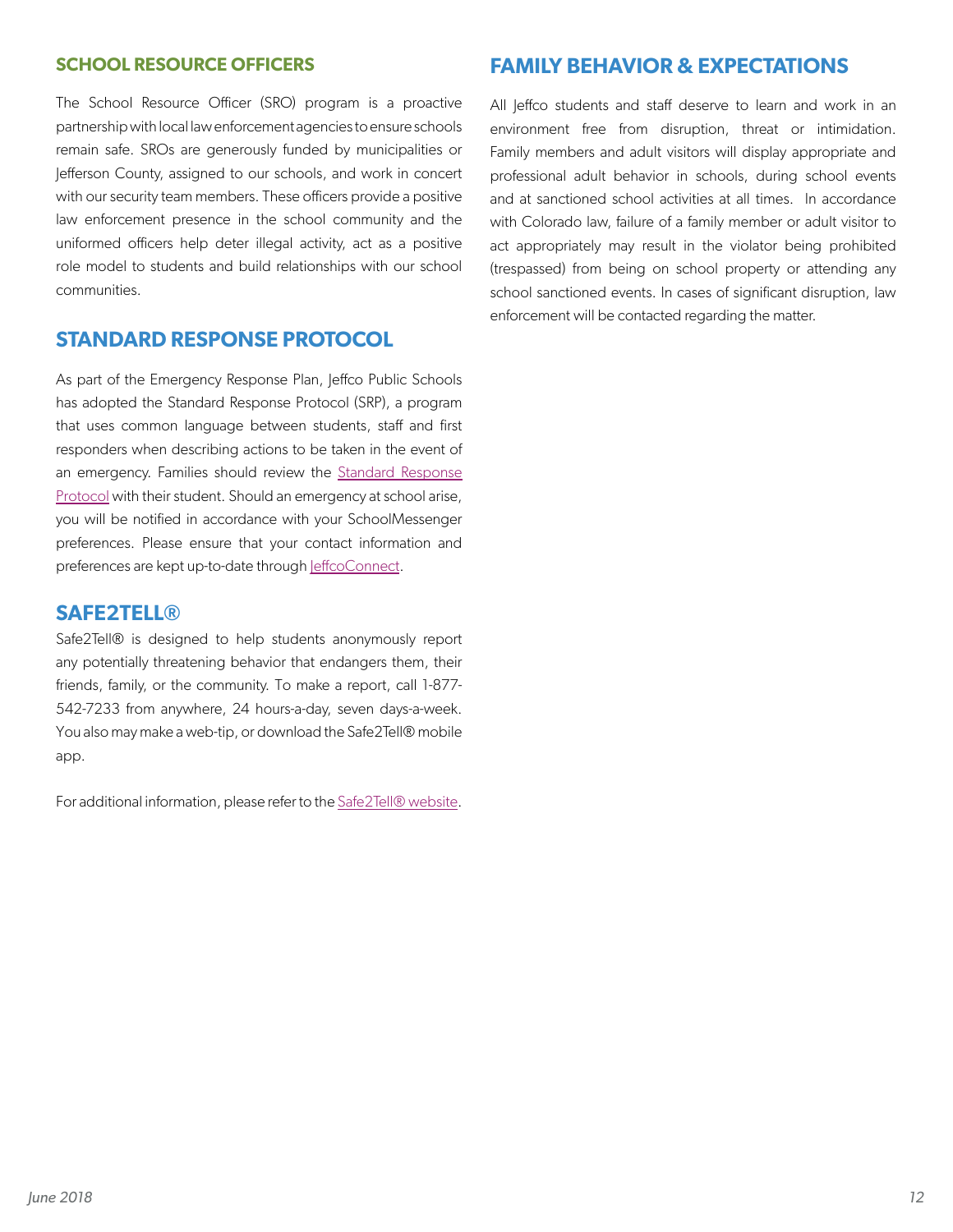# **CONCERNS, COMPLAINTS & GRIEVANCES**

<span id="page-14-0"></span>Jeffco Public Schools respects a student's right of inquiry and to express matters of concern. Families are encouraged to settle their grievances at the local school level whenever possible.

Jeffco Public Schools also believes that family concerns, complaints, or grievances should be addressed in a timely manner. This policy and its accompanying regulations shall be disseminated to families on a yearly basis. We welcome constructive criticism of the schools whenever it is motivated by a sincere desire to improve the quality of the educational or management program of our schools. Jeffco Public Schools has confidence in its professional staff, however, and desires to support their actions in order that they are free from unnecessary, spiteful, or destructive criticism and complaint. Therefore, whenever a complaint is made directly to Jeffco Public Schools or Board of Education as a whole, or to a Board member as an individual, it shall be referred to the school administration for study and reporting.

Complaints of discrimination or harassment of a student based on the student's ethnicity or race, color, religion, national origin, ancestry, sex, sexual orientation, gender identity, genetic information, age, or disability should be referred to the school initially and addressed through the procedures provided by district policy. Complaints may also be filed with the U.S. Equal Opportunity Commission, U.S. Department of Education, Office for Civil Rights, or Colorado Civil Rights Commission.

Any student, family member, or community member who has a concern, complaint or grievance should report the incident immediately to any of the below listed reporting officials:

- Your school Principal or Assistant Principal,
- Your school Achievement Director,
- The Employee Relations and Legal Services Department, or
- The Superintendent.

The following persons have been designated to assist Jeffco Public Schools with its response to student specific complaints of sexual harassment and unlawful discrimination on the basis of gender and disability:

<span id="page-14-1"></span>Student Title IX and Section 504 Compliance Officer Chief Student Success Officer 1829 Denver West Drive, Building 27 P.O. Box 4001 Golden, Colorado 80401-0001 Phone: 303-982-6840

When a concern, complaint, or grievance is reported to one of the above listed employees, Jeffco Public Schools will conduct a prompt inquiry. The purpose of the inquiry is to gather all relevant information related to the concern, complaint, or grievance and facilitate any appropriate remedial action. These matters will be addressed as confidentially as possible.

For additional information, please refer to the following district policies:

- District Policy AC, Unlawful Discrimination/Equal **[Opportunity](http://www.boarddocs.com/co/jeffco/Board.nsf/goto?open&id=87CTXG5E3FFB)**
- District Policy (BB, Harassment of Students
- District Policy III, Student Concerns, Complains, and **[Grievances](http://www.boarddocs.com/co/jeffco/Board.nsf/goto?open&id=87CU6H5E4BC1)**
- [District Policy KE, Public/Parent Concerns and Complaints](http://www.boarddocs.com/co/jeffco/Board.nsf/goto?open&id=87CU7N5E4DBF)

### **RETALIATION**

It is the policy of Jeffco Public Schools that all participants involved in discrimination or harassment inquiry are able to participate free from retaliation. Consequently, if an individual believes they have been retaliated against for reporting a complaint of discrimination or harassment, or participating in an investigation of discrimination or harassment, they must report this belief to one of the above listed reporting officers or assigned investigator. When a complaint is reported to one of these individuals, Jeffco Public Schools will conduct a prompt inquiry as described above. An act of retaliation, in and of itself, is a violation of district policy and shall subject the violator to disciplinary or remedial measures.

For additional information, please refer to [District Policy AC,](http://www.boarddocs.com/co/jeffco/Board.nsf/goto?open&id=87CTXG5E3FFB) [Discrimination Statement and General Complaint Process](http://www.boarddocs.com/co/jeffco/Board.nsf/goto?open&id=87CTXG5E3FFB).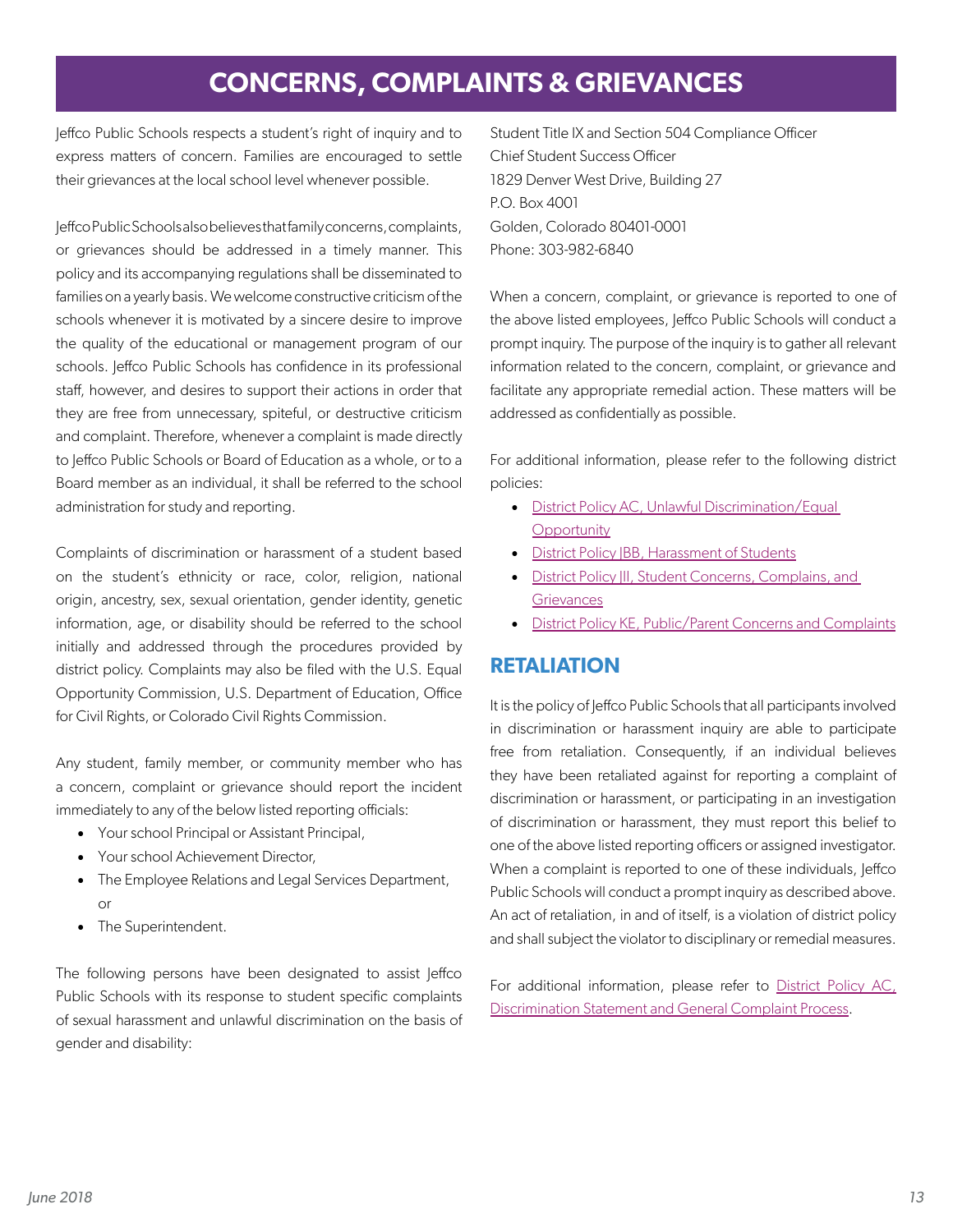# **STUDENT HEALTH**

### <span id="page-15-0"></span>**IMMUNIZATIONS**

For details, please see the Immunization section in [Appendix A](#page-20-1).

### **FOOD & NUTRITION SERVICES**

Jeffco Public Schools Food and Nutrition Services prepares over six million meals a year. We participate in the USDA School Lunch, Breakfast, and Commodity Food programs. Students who are eligible for free or reduced priced meals also may qualify for other fee waivers. When completing the Free and Reduced Price Meal Application, families must consent to the disclosure of the application information for use as an application for other fee waivers.

For additional information, please refer to the Jeffco Public [Schools website.](http://www.jeffcopublicschools.org/services/food_services)

### **STUDENTS WITH ALLERGIES**

Jeffco Public Schools recognizes that many students are being diagnosed with potentially life-threatening allergies mostly caused by food and other allergens. Families, the school administrator, and the district school nurse will develop a health plan using the [Colorado State Student Allergy and Anaphylaxis Health Form](https://drive.google.com/file/d/0B-qcwYQNDe6XUHhrcVJKaXpuQmc/view).

For additional information, please refer to District Policy (LCDA, [Students with Food Allergies](http://www.boarddocs.com/co/jeffco/Board.nsf/goto?open&id=89APC363D3DA).

### **FOOD PROVIDED (NOT SOLD) TO STUDENTS**

According to federal rules, school districts must have nutrition standards for foods provided (not sold) to students for fundraisers, celebrations, birthdays, and rewards.

For additional information, please refer to [District Policy ADF,](http://www.boarddocs.com/co/jeffco/Board.nsf/goto?open&id=87CTXJ5E4010) [School Wellness](http://www.boarddocs.com/co/jeffco/Board.nsf/goto?open&id=87CTXJ5E4010).

# **ADMINISTERING MEDICINE TO STUDENTS**

School personnel shall not administer prescription, nonprescription, or herbal medications to students, unless appropriate administration cannot reasonably be accomplished outside of school hours and the parent/guardian is not available to administer the medication at school.

A written [Medication Permission form](http://www.jeffcopublicschools.org/services/health_services/medications) must be signed and submitted by the parent/guardian and signed by a health care provider for all prescription, nonprescription, and herbal medications to be administered or self-administered at school. Please refer to the [Medication Agreement form](http://www.jeffcopublicschools.org/services/health_services/medications) for extended field trips, as well.

Families shall be responsible for providing all medication to be administered to the student.

School personnel will maintain the Medication Permission Form as a written record for all medications administered to students. The record will include the student's name, medication to be administered, dosage, date, the time administered, and the name of the school personnel assisting the student.

All medication administered by the school shall be stored in a secure, locked, clean container or cabinet.

For additional information, please refer to District Policy ILCD, [Administering Medicines to Students.](http://www.boarddocs.com/co/jeffco/Board.nsf/goto?open&id=87CU6Z5E4C92)

For information regarding the administration of medical marijuana to qualified students, please refer to [District Policy JLCE,](http://www.boarddocs.com/co/jeffco/Board.nsf/goto?open&id=ACNTY7799A41) [Administration of Medical Marijuana to Qualified Students](http://www.boarddocs.com/co/jeffco/Board.nsf/goto?open&id=ACNTY7799A41).

### **HEALTH EDUCATION**

Jeffco Public Schools recognizes that good health is a significant factor in the development of a total person. In a school situation, good mental and physical health may significantly enhance a student's ability to participate in classroom activities and to take advantage of the educational opportunities offered.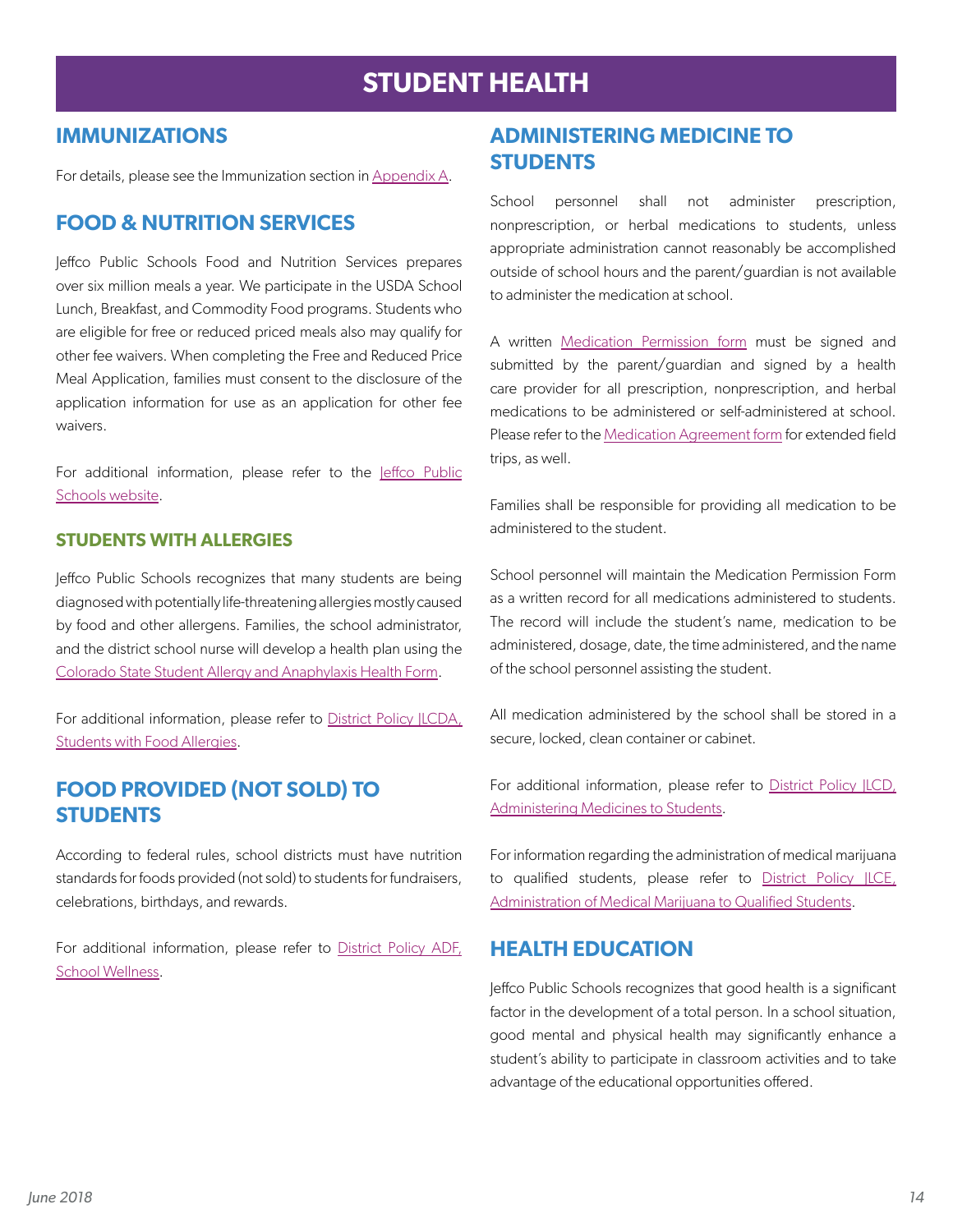<span id="page-16-0"></span>The fifth grade "Growing and Changing" health unit and the seventh and tenth grade "Healthy Decision Making" health unit will be scheduled annually. Families may request that a student be exempt from a specific portion of the program.

For additional information, please refer to the following district policies:

- [District Policy IMBB-R, Exemptions from Required](http://www.boarddocs.com/co/jeffco/Board.nsf/goto?open&id=87CU5J5E49BA)  **[Instruction](http://www.boarddocs.com/co/jeffco/Board.nsf/goto?open&id=87CU5J5E49BA)**
- **[District Policy IHAM, Health Education](http://www.boarddocs.com/co/jeffco/Board.nsf/goto?open&id=87CU4P5E4856)**

# **CONCUSSIONS**

Jeffco Public Schools recognizes that both physical and mental rest are essential to recovery from a concussion, which may be followed by a gradual progression back to activity both in athletics and in the classroom. Most concussions resolve within a few days or weeks, so the management of a concussed student may be no different than that of one who has missed a few days due to minor injury.

However, some concussion symptoms may linger and have the potential to impact long-term academics and physical activities of a student. With this understanding, Jeffco Public Schools established protocols to ensure school accommodations during the time of a student's concussive recovery. If a student is suspected of suffering from a concussion at school or during a school-sponsored activity, we will institute these protocols. Should a student suffer a suspected concussion away from school, we urge families to notify the school administration immediately, so that we may commence these protocols.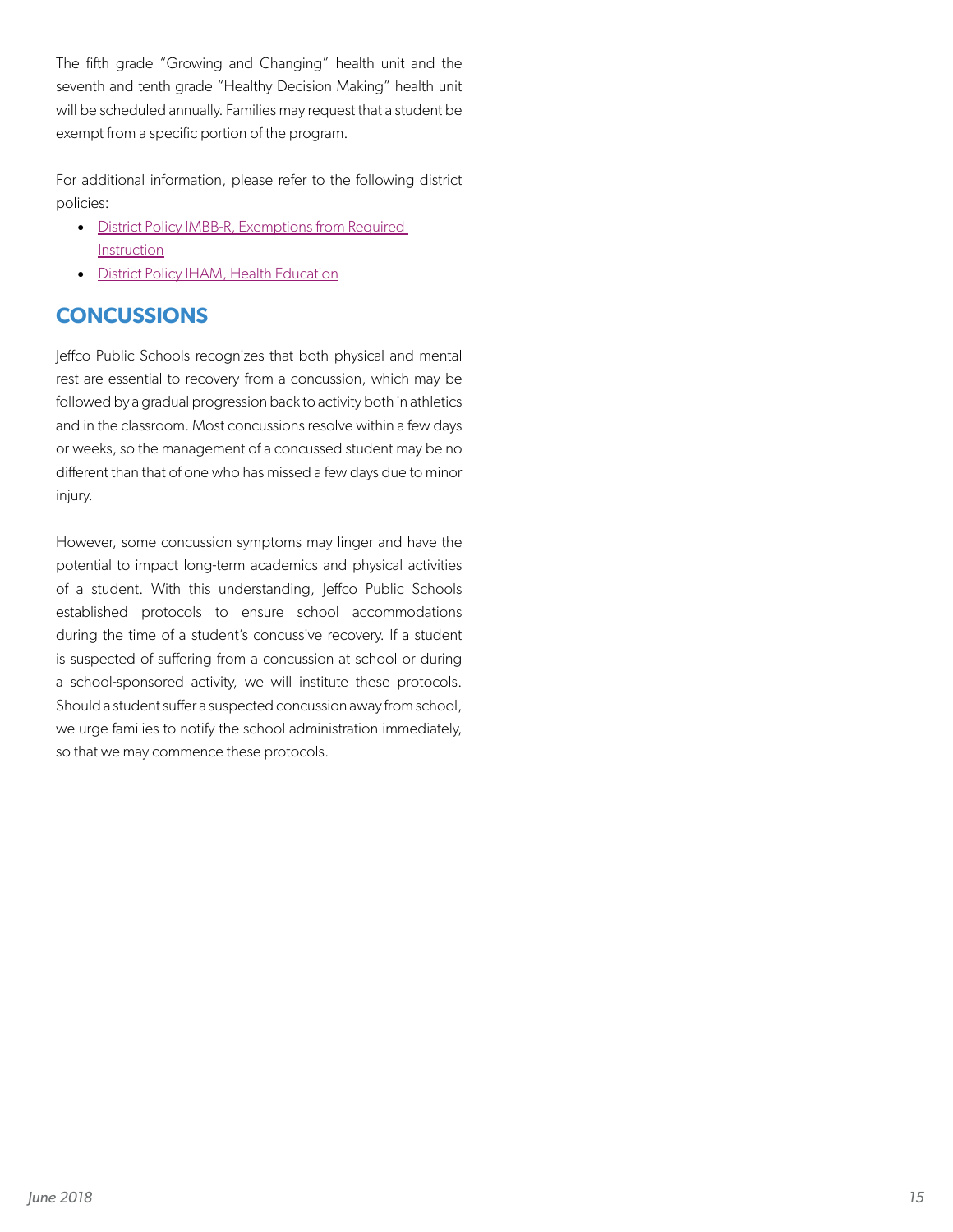# **OTHER IMPORTANT INFORMATION FOR FAMILIES**

### <span id="page-17-0"></span>**ADDITIONAL RESOURCES FOR STUDENTS**

Jeffco Public Schools offers many educational options and special programs to meet the needs of students. For more information on these programs and resources, please visit the links below.

- [Special Education Services](http://www.jeffcopublicschools.org/programs/special_education)
- **[Student Services](http://www.jeffcopublicschools.org/about/dept_directory?department=124)**
- [Gifted & Talented](http://www.jeffcopublicschools.org/programs/gifted_talented)
- [Office of Student Engagement](http://www.jeffcopublicschools.org/about/dept_directory?department=177)
- [At-Risk Education](http://www.jeffcopublicschools.org/programs/alternative_learning)
- [Students in the Court System](http://www.jeffcopublicschools.org/programs/alternative_learning/expelled_or_under_legal_supervision/)
- **[Alternative Education](http://www.jeffcopublicschools.org/programs/alternative_learning)**
- **Ieffco Transitional Services**
- [Medical Needs Miller Special School](http://www.jeffcopublicschools.org/cms/One.aspx?portalId=627965&pageId=1067027&school=5892)
- [Diversity & Inclusion](http://www.jeffcopublicschools.org/programs/diversity_inclusion)
- [Indian Education](http://www.jeffcopublicschools.org/programs/diversity_inclusion/indian_education/)
- [Title I Programs](http://www.jeffcopublicschools.org/programs/diversity_inclusion/title_1/)
- [Community & Family Connections](http://www.jeffcopublicschools.org/about/dept_directory?department=4)

### **EXEMPTION FROM CONTROVERSIAL EDUCATION TOPICS**

Completion of the curriculum is a prerequisite for graduation. Nonetheless, there are occasions where it may be appropriate or necessary to exempt a student from required instruction due to the student's religious beliefs or the student's physical condition. Exemptions from required instruction do not excuse a student from the total credit hours required for graduation, or from performing alternate work.

For additional information, please refer to District Policy IMBB, [Exemptions from Required Instruction](http://www.boarddocs.com/co/jeffco/Board.nsf/goto?open&id=87CU5J5E49BA).

### **STUDENT FEES**

Colorado state law [\(C.R.S. 22-32-117](http://www.lexisnexis.com/hottopics/colorado?app=00075&view=full&interface=1&docinfo=off&searchtype=get&search=C.R.S.+22-32-117)) allows Jeffco Public Schools to authorize the collection of the following fees.

### **MANDATORY FEES**

Fees to offset costs associated with consumable supplies retained by the student including: textbooks, registration fees, tests, and supplies for advanced placement and international baccalaureate classes, field trips, materials/use fees for band and vocal music,

and student IDs. In addition, user fees are assessed for full-day kindergarten, transportation, parking, athletic sports, instrument rental, outdoor lab, and technology.

These fees may be waived for students who qualify for free or reduced lunch or are verified as homeless, unaccompanied, and/or foster children. In addition, waivers of certain fees may be granted for some students with IEPs, regardless of free or reduced eligibility.

Jeffco Public Schools may require students not eligible for free or reduced lunch to make a reasonable loss or damage deposit to cover equipment, textbooks, and musical instruments, etc. The deposits shall be refunded upon return of the textbooks or equipment in good condition, except for ordinary wear. If a deposit is not required and the items are lost, stolen, or not returned in good condition, all students including those eligible for free or reduced lunch will be assessed up to the full cost for replacement or repair in accordance with law and district policy.

For additional information, please refer to District Policy  $|Q_t|$ [Student Fees and Charges](http://www.jeffcopublicschools.org/services/health_services/medications) and [Jeffco Public Schools website.](https://jeffco.ss12.sharpschool.com/finance/student_fees)

### **VOLUNTARY FEES**

Fees will be assessed as a condition of participation in a schoolsponsored activity or program not within the academic portion of the educational program, such as enrollment in preschool and before- and after-school and credit recovery programs. In addition, fees are charged for college entrance testing, yearbooks, student transcripts, and to be able to attend athletic/activity events and graduation ceremonies.

In order to ensure full participation, some fees may be waived for students who are verified as homeless, unaccompanied, and/or foster children. Please refer to [Community & Family Connections](http://www.jeffcopublicschools.org/about/dept_directory?department=4).

For additional information about fees, please refer to the following district policies:

- District Policy | Q, Student Fees and Charges
- District Policy IID, Student Activity Fees (Athletics)
- [Jeffco Public Schools website](https://jeffco.ss12.sharpschool.com/finance/student_fees)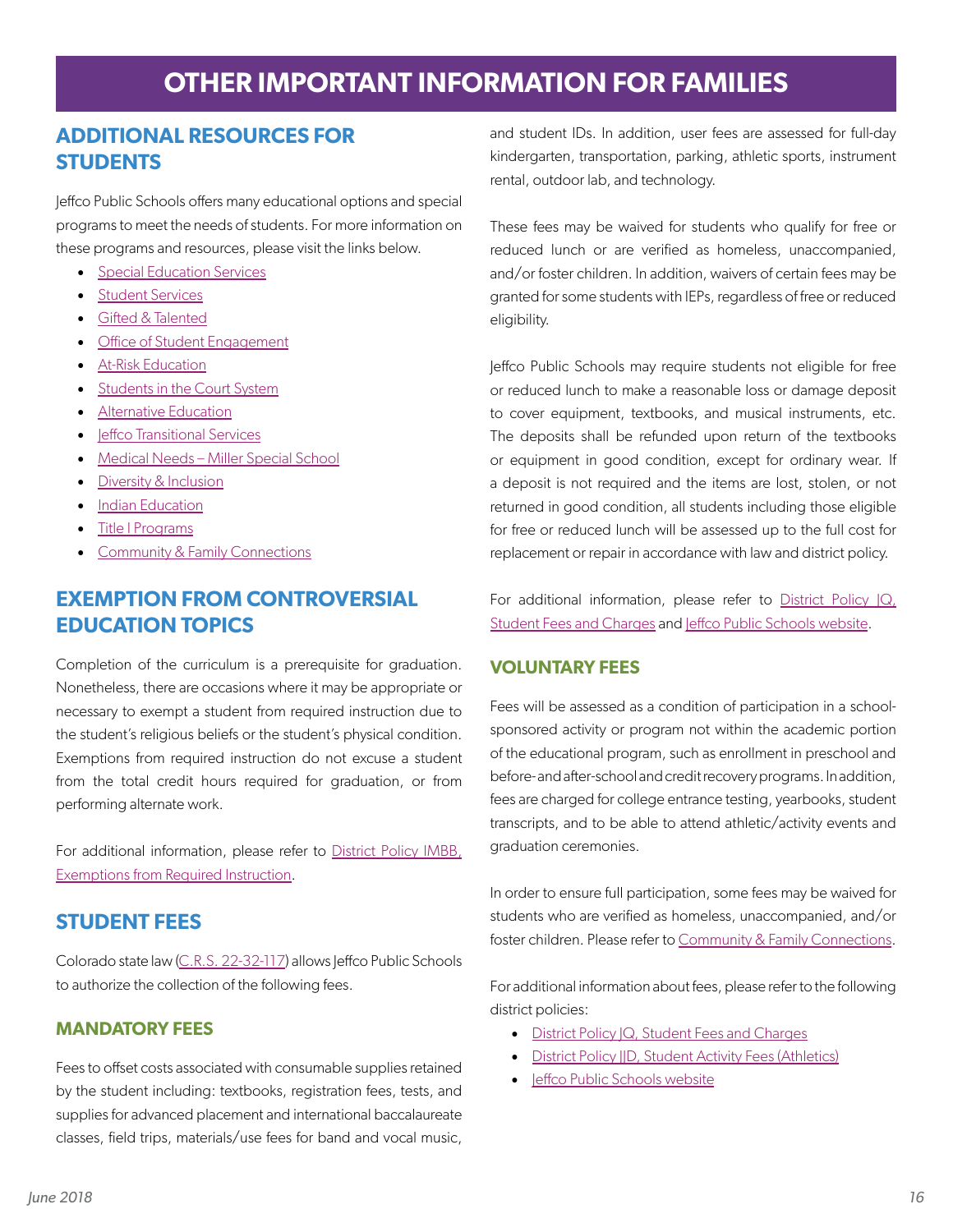#### <span id="page-18-0"></span>**BUS FEES**

Jeffco Public Schools will charge students for school bus transportation as follows (as of July 2016):

- All students who ride the bus to a neighborhood school will be charged \$150 per student, per year.
- Students who attend option schools will pay \$200 per student, per year to ride the bus.
- Choice enrolled students or students ineligible for bus service (those living within walking distance and/or beyond bus service) may buy a bus pass for \$200 per student, per year, depending on space available.
- Intra-school shuttles will cost \$75 per student, per year.
- Half-day kindergarten passes will be available for \$75 per student per year at neighborhood schools.
- Half-day kindergarten passes will be available for \$100 per student, per year for option schools.

If a student does not ride the bus, they are not charged a fee. Transportation fees may be paid before or during registration. Bus passes will be distributed by Transportation personnel. After the first two weeks of school, students will need to show their pass upon boarding the bus.

Students who qualify for free and reduced lunch can apply to have bus fees waived. Special education students with individual needs and an approved IEP specifying eligibility for transportation as a related service are exempt from bus fees.

For additional information, please refer to [District Policy JQ,](http://www.boarddocs.com/co/jeffco/Board.nsf/goto?open&id=87CU795E4CE8) [Student Fees and Charges](http://www.boarddocs.com/co/jeffco/Board.nsf/goto?open&id=87CU795E4CE8) and the [Jeffco Public Schools website.](https://jeffco.ss12.sharpschool.com/finance/student_fees)

### **EMERGENCY CLOSURES|SNOW CLOSURES**

Many factors are taken into consideration when deciding to close schools, but the main factor is safety of students and staff.

Jeffco Public Schools utilizes a messaging system called SchoolMessenger to send critical announcements, such as snow closures or individual school closures, to families 24 hours-a-day via voice messages, e-mail, and text messaging. The system sends messages in multiple languages. Family contact information, including work telephone numbers, should be kept up-to-date through [JeffcoConnect.](https://jeffcoconnect.jeffco.k12.co.us/) If you are instructed to pick up your student at a location other than their school due to a school closure, you will be asked to present a photo ID before the student

will be released.

All families should make advance arrangements for their students in case of school closures and for the rare situation when it is necessary to close an individual school because of emergency circumstances. Students should know where to go if a family member will not be home and how to contact families. In cold weather, students should be dressed appropriately. No one can predict when a fire alarm might go off or when buildings might have to be evacuated due to an emergency. The option to keep students home when weather conditions are extreme is always at the discretion of the family and the school understands and respects the decision. Families can contact the school and arrange for an excused student absence.

Other resources for updates on school closures include the [Jeffco Public Schools website,](http://www.jeffcopublicschools.org/about/calendars/security) Jeffco Public Schools [Twitter](https://twitter.com/JeffcoSchoolsCo) and [Facebook](https://www.facebook.com/JeffcoPublicSchoolsColorado) pages, and during snow closures local news listings (TV and on-line).

### **FAMILY ENGAGEMENT**

Jeffco Public Schools recognizes that families are a student's first and most influential teachers. They share the school's commitment to the educational success of their students. To educate all students effectively our staff, families, and community members must work as knowledgeable partners to achieve this goal. Jeffco Public Schools is fortunate to have the support of many groups that work directly with Jeffco Public Schools and the Board of Education to ensure students receive the best education possible. Family and community members volunteer their time to serve on several advisory committees. We actively encourage family engagement at the school and district level. For opportunities and additional information, please refer to the *effco Public Schools website*.

### **SCHOOL ACCOUNTABILITY COMMITTEE**

Jeffco Public Schools believes in the value of community involvement in schools. Active family engagement helps to ensure the unique needs of the school's community are served through a positive collaboration between the school's leaders, staff, and members of the community. The school-level accountability committee (SAC) serves in an advisory role to the school principal. The school's principal is ultimately responsible for ensuring compliance with all federal, state, and district requirements and meeting the academic performance expectations defined by Jeffco Public Schools. For more information, please contact your school principal.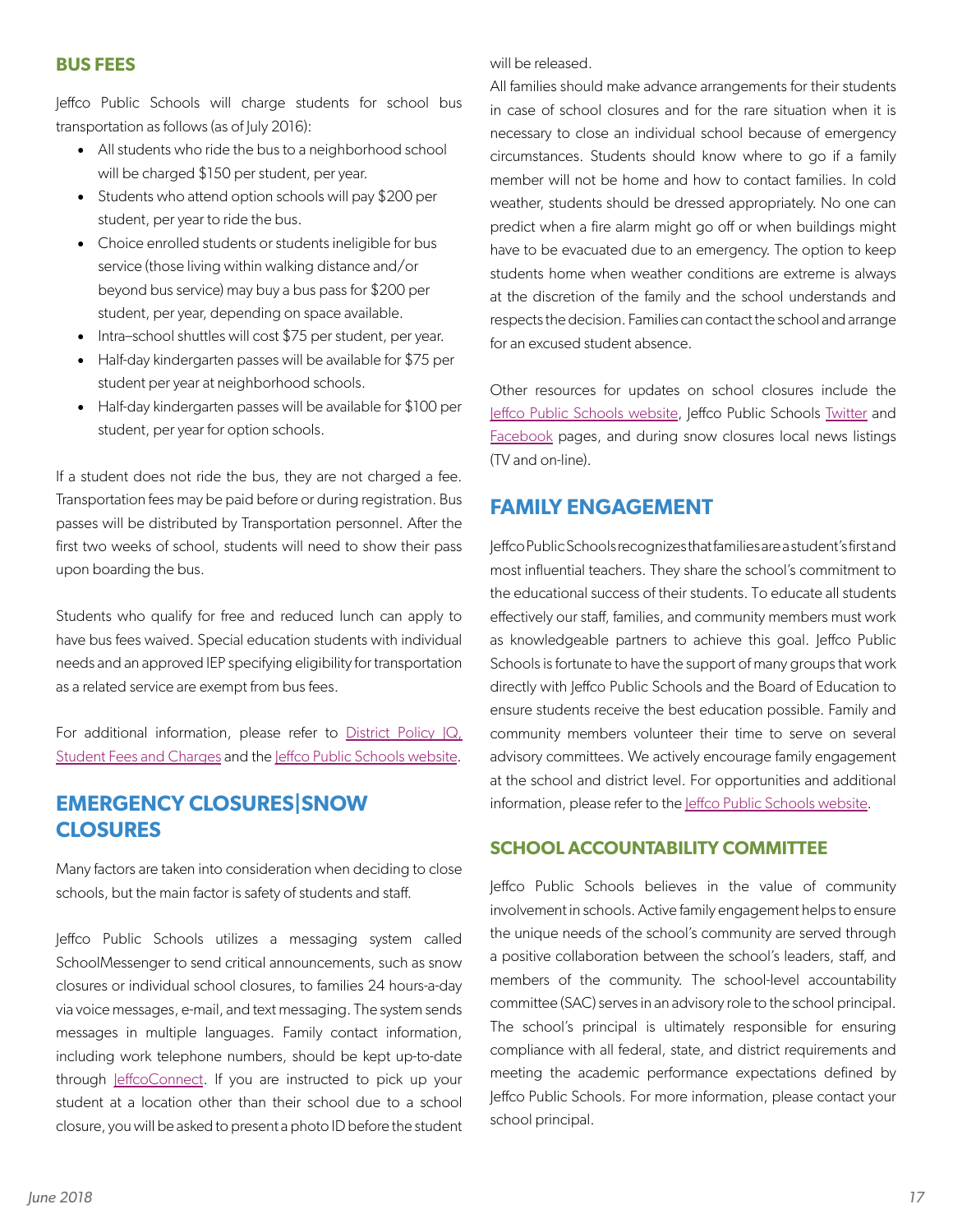## <span id="page-19-0"></span>**GRADUATION PARTICIPATION**

Because Jeffco Public Schools believes that completion of the requirements for a diploma is an achievement that deserves recognition, each graduating senior's accomplishment may be recognized in a publicly celebrated graduation exercise.

High schools shall plan their own graduation exercises with the faculty and senior class working together. Although senior class members may be asked to pay fees to defray graduation expenses, no student shall be barred from participating in the exercises because of inability to pay the fees.

For additional information, please refer to:

- [District Policy IKF, Graduation Requirements](http://www.boarddocs.com/co/jeffco/Board.nsf/goto?open&id=87CU5C5E4970)
- [District Policy IKFB, Graduation Exercises](http://www.boarddocs.com/co/jeffco/Board.nsf/goto?open&id=87CU5E5E498A)

# **ATHLETICS & ACTIVITIES**

Jeffco Public Schools has an [Athletes' Handbook,](https://drive.google.com/file/d/0B9XEWEmRkgIYNHVKWTNyVEhnbE0/view?usp=sharing) which defines the expectations of conduct and sportsmanship, eligibility rules, benefits of participation, philosophy and values, and lettering and awards. For additional information on athletics and activities, please refer to the *effco Public Schools website*.

### **DISTRICT & SCHOOL CALENDAR**

Please refer to the *Jeffco Public Schools website* for the most current district calendar. Please refer to your individual school's website for school calendars.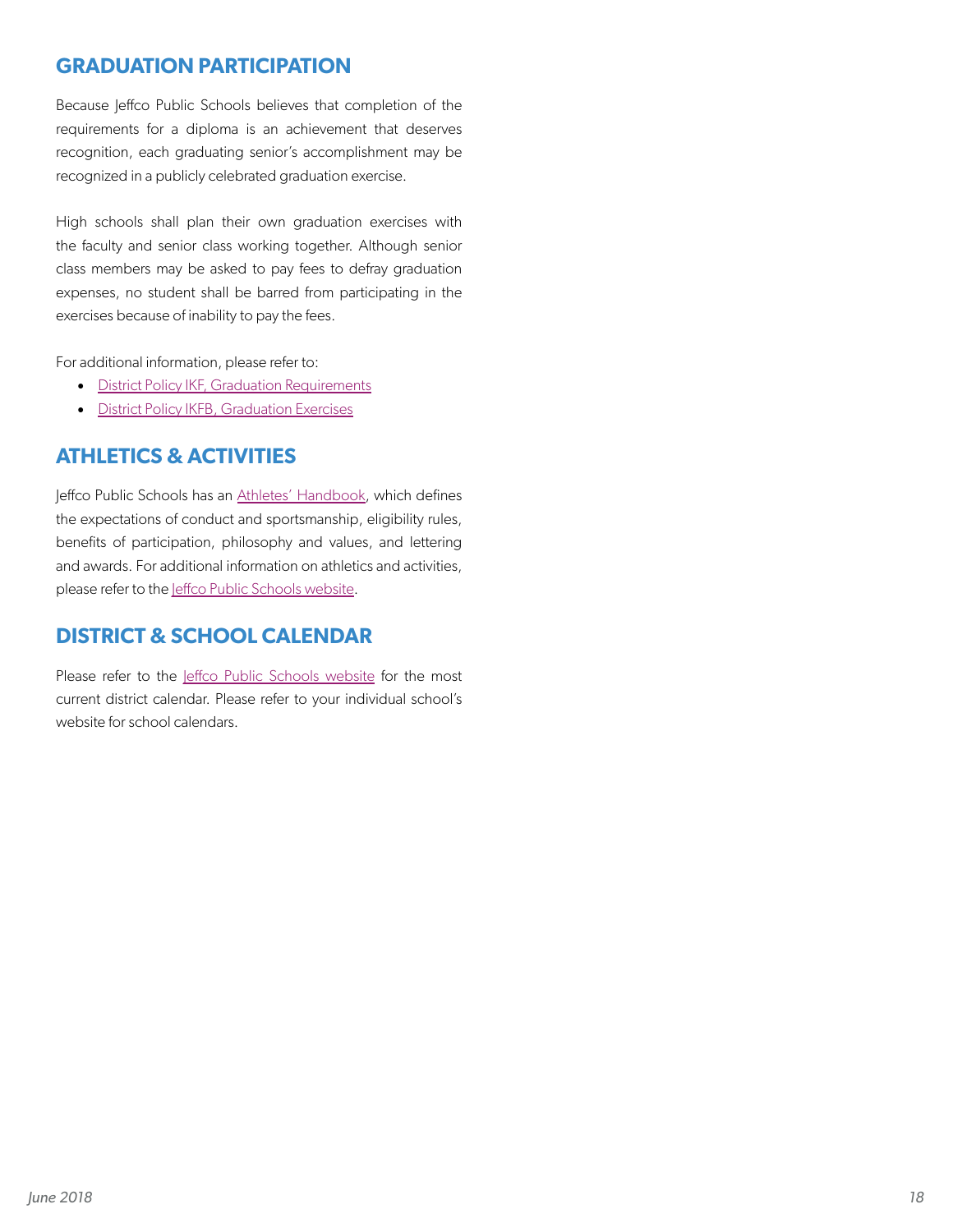### <span id="page-20-0"></span>**ATTENDANCE**

All schools will have attendance rules which incorporate Jeffco Public Schools' attendance requirements as outlined by district policy. Colorado Revised Statutes (C.R.S.) provide that "every child who has obtained the age of six years on or before August 1 of each year and is under the age of seventeen years shall attend public school for at least" the minimum required hours each school year. The minimum required hours by school level are:

- Half-day Kindergarten 450 hours
- Full-day Kindergarten 900 hours
- Elementary school other than kindergarten 968 hours
- Secondary school student 1,056 hours

Please note, there are a number of exceptions to these provisions that are contained in the statute and policy. For additional information, please refer to District Policy |H, Student Absences [and Excuses.](http://www.boarddocs.com/co/jeffco/Board.nsf/goto?open&id=87CU645E4B2A)

### **IMMUNIZATION**

Each student entering a Colorado school for the first time is required to present a certificate of immunization from a licensed physician, an authorized representative of the Colorado Department of Public Health and Environment (CDPHE), or local health department stating that the student has received immunizations against communicable diseases as specified by Colorado Revised Statutes ([C.R.S. 25-4-902](http://www.lexisnexis.com/hottopics/colorado?app=00075&view=full&interface=1&docinfo=off&searchtype=get&search=C.R.S.+25-4-902)). Please note there are a number of exceptions to these provisions that are contained in the statute. Student immunization information may be accessed through the Colorado Immunization System in accordance with Colorado Department of Public Health and Environment and district protocols.

For additional information, please visit the [CDPHE website](https://www.colorado.gov/pacific/cdphe/categories/services-and-information/health/prevention-and-wellness/immunization).

### **CIVIL RIGHTS**

The district is committed to providing a safe learning and work environment where all members of the school community are treated with dignity and respect. Consequently, it is district policy that no person shall be excluded from participation in, be denied the benefits of, or be subjected to unlawful discrimination, <span id="page-20-1"></span>intimidation, or harassment under any district program or activity on the basis of ethnicity or race, color, religion, national origin, ancestry, sex, sexual orientation, gender identity, genetic information, age, veteran status, or disability. Sexual orientation is a person's orientation toward heterosexuality, homosexuality, bisexuality, or transgender status or perception of the individual's sexual orientation.

Avoiding unlawful discrimination requires the collaborative responsibility of each administrator, supervisor, employee, and student to affirm in actions and deeds the intent and spirit of governing laws and regulations. Toward this end, the district will assist management, staff, and students to implement the district's good faith intent not to discriminate in the district's employment and educational opportunities.

Students, public, parents, or staff members who believe they have been the subject of discrimination must report the incident immediately in accordance with district policies:

- [District Policy AC, Unlawful Discrimination/Equal](http://www.boarddocs.com/co/jeffco/Board.nsf/goto?open&id=87CTXG5E3FFB)  **[Opportunity](http://www.boarddocs.com/co/jeffco/Board.nsf/goto?open&id=87CTXG5E3FFB)**
- [District Policy GBK, Staff Concerns, Complaints, and](http://www.boarddocs.com/co/jeffco/Board.nsf/goto?open&id=87CU3B5E4607)  **[Grievances](http://www.boarddocs.com/co/jeffco/Board.nsf/goto?open&id=87CU3B5E4607)**
- [District Policy JI, Student Rights and Responsibilities](http://www.boarddocs.com/co/jeffco/Board.nsf/goto?open&id=87CU675E4B51)
- District Policy (BB, Harassment of Students
- [District Policy KE, Public/Parent Concerns and Complaints](http://www.boarddocs.com/co/jeffco/Board.nsf/goto?open&id=87CU7N5E4DBF)

The following contact has been designated to assist the Jeffco Public Schools with its response to complaints of unlawful harassment and discrimination:

#### **Student ADA and Section 504 Compliance Officer**

Director, Special Education 1829 Denver West Drive, Building 27 P.O. Box 4001 Golden, Colorado 80401-0001 Phone: (303) 982-7268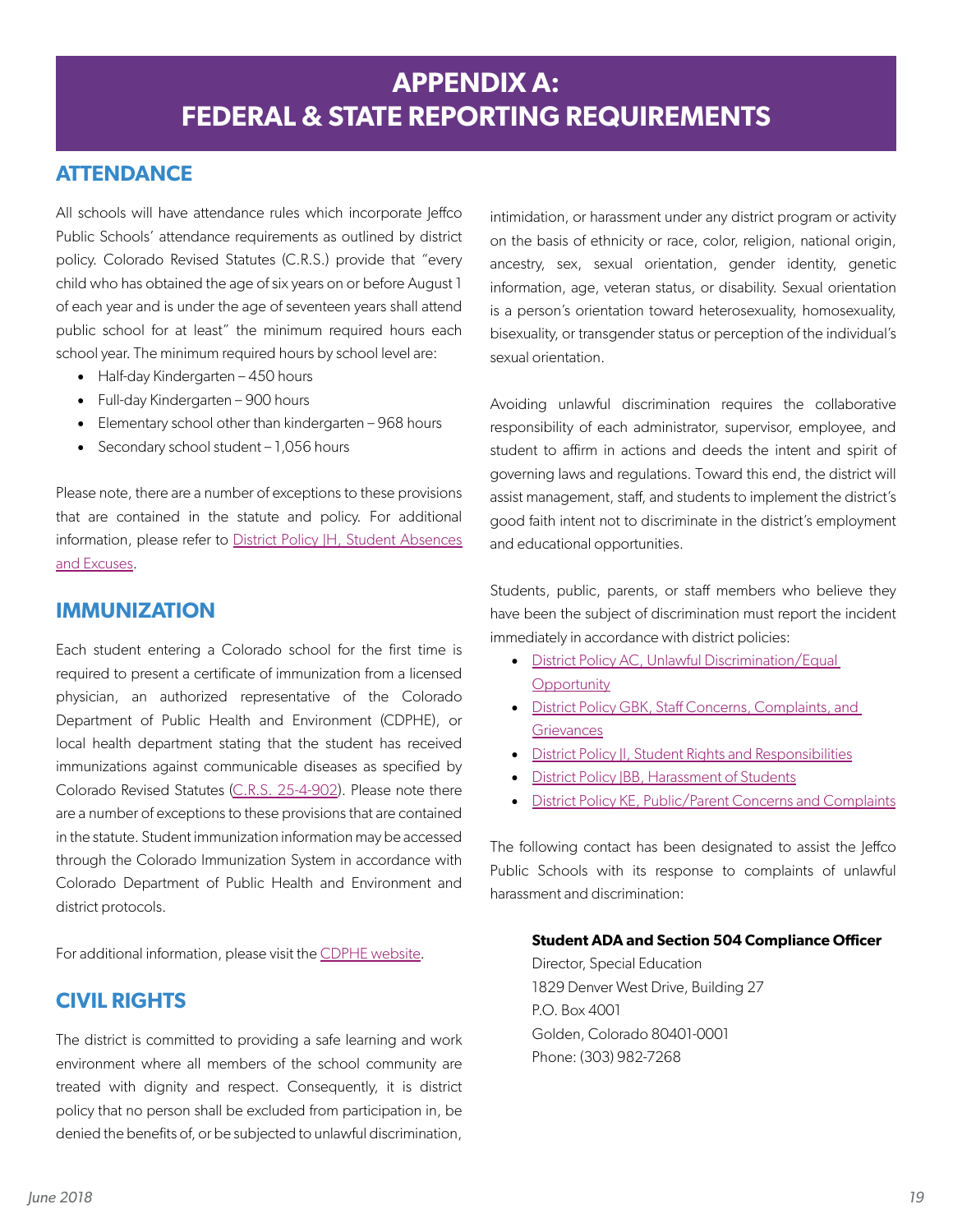### <span id="page-21-0"></span>**Title IX/Employee ADA, Section 504 and EEO Compliance Officer**

Chief Legal Counsel/Executive Director, Employee Relations 1829 Denver West Drive, Building 27 P.O. Box 4001 Golden, Colorado 80401-0001 Phone: (303) 982-6544

### **SEX OFFENDER REGISTRY**

Various law enforcement agencies provide sex offender data in order to enhance public safety. Generally, sex offender registries contain information about individuals who have been required by law to register and who are in compliance with the sex registry laws. The Colorado Bureau of Investigation (CBI) maintains a directory of adults convicted of felony sex offenses. This directory may be found on the [CBI website](https://www.colorado.gov/apps/cdps/sor/index.jsf). In addition to the CBI registry, you may contact your local police department or your county sheriff's office to obtain a list of registered sex offenders in your city, county, or state.

### **STUDENT DATA & PRIVACY**

In accordance with the Family Educational Rights and Privacy Act (FERPA) and other applicable law, parents/guardians and students over 18 years of age ("eligible students") are afforded certain rights with respect to the student's education records.

- Parents/guardians or eligible students may submit a Request to Review Education Records form, which is located on the [Jeffco Public Schools website](http://www.jeffcopublicschools.org/academics/student_records_transcripts), to the Student Records Center that identifies the record(s) they wish to inspect.
- Parents/guardians or eligible students may submit a Request to Amend Education Records form, which is located on the *effco Public Schools website*, to the Student Records Center that clearly identifies the part of the record they want changed, and specify why it should be changed.
- Parents/guardians or eligible students may submit a directory information opt-out designation as communicated on the [JeffcoConnect](https://jeffcoconnect.jeffco.k12.co.us/) parent portal.
- Parents/guardians or eligible students may opt-out of having student personally identifiable information (PII) disclosed to military recruiters as communicated on the [JeffcoConnect](https://jeffcoconnect.jeffco.k12.co.us/) parent portal.

• Parents/guardians or eligible students have the right to file a complaint with the U.S. Department of Education concerning alleged failures by Jeffco Public Schools to comply with the requirements of FERPA. The name and address of the office that administers FERPA is:

#### **Family Policy Compliance Office**

U.S. Department of Education 400 Maryland Avenue, SW Washington, DC 20202

### **PREGNANCY ACCOMMODATION**

Colorado's Civil Rights Division of the Department of Regulatory Agencies has released its [Notice for Employers to Use in Order to](https://www.colorado.gov/pacific/dora/civil-rights/what-we-do) [be in Compliance with HB 16-1438 \(Pregnancy Accommodations\)](https://www.colorado.gov/pacific/dora/civil-rights/what-we-do).

Colorado's pregnancy accommodation law requires employers to provide a reasonable accommodation for an employee, or an applicant for employment, for health conditions related to pregnancy or physical recovery from childbirth, absent an undue hardship.

Additional information on compliance is available through MSEC.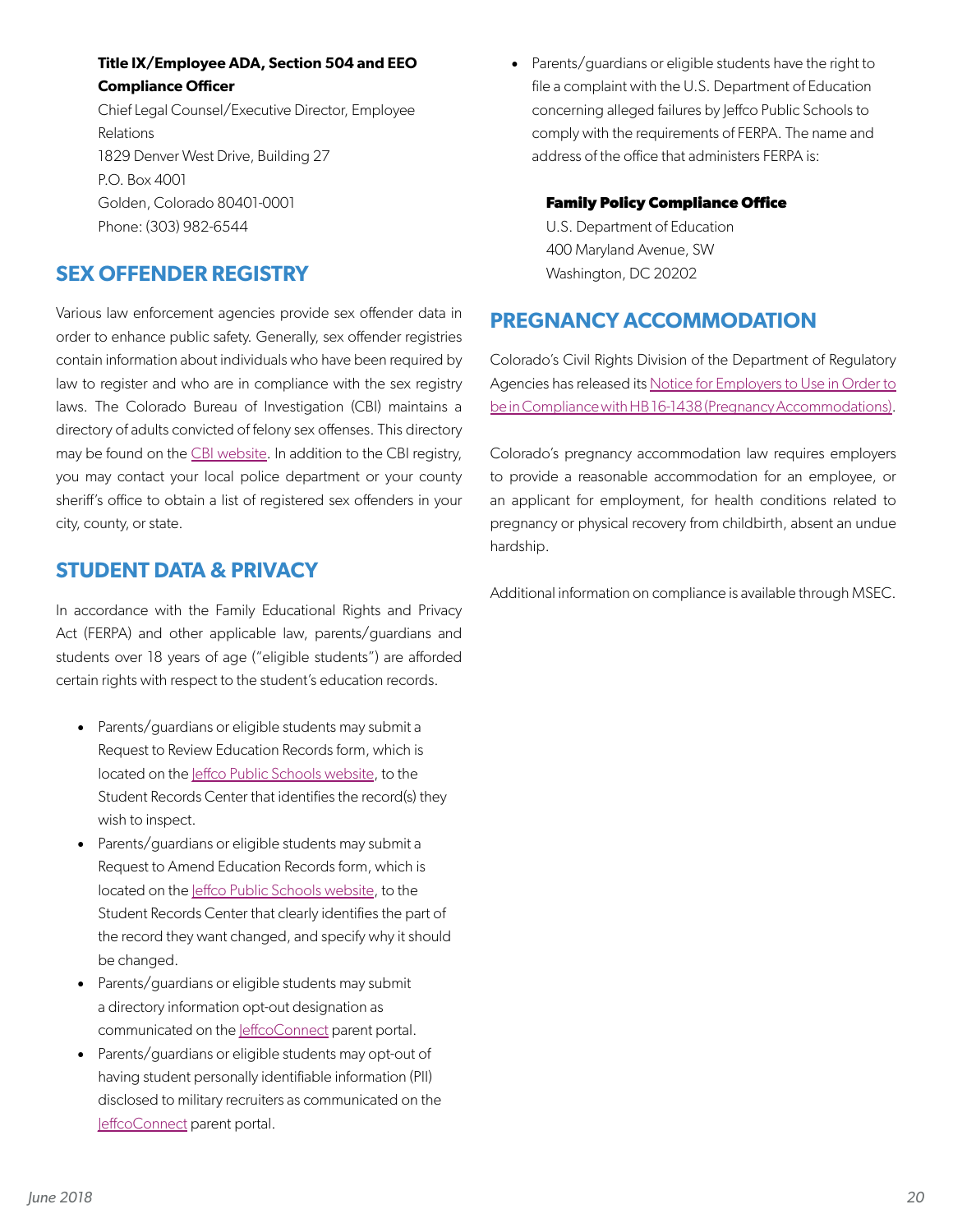# <span id="page-22-0"></span>**APPENDIX B: GLOSSARY: ACRONYMS & DEFINITIONS OF TERMS**

Commonly used acronyms and definitions of educational terms frequently used in Jeffco Public Schools.

| 2e or 2x        | <b>Twice Exceptional</b>             | <b>CTE</b>     | Career and Technical Education                  |
|-----------------|--------------------------------------|----------------|-------------------------------------------------|
| <b>504 Plan</b> | Disability Accommodation Plan        | <b>DAC</b>     | <b>District Accountability Committee</b>        |
|                 | under Section 504 Rehabilitation Act | DAS            | Differential Abilities Scale (IQ Test)          |
|                 | of 1973                              | <b>DDRC</b>    | Developmental Disabilities Resource             |
| <b>ACT</b>      | American College Test                |                | Center                                          |
| ADD/ADHD        | Attention Deficit (Hyperactive)      | <b>DIBELS</b>  | Early literacy skills assessment                |
|                 | Disorder                             | ECE            | Early Childhood Education                       |
| AEC             | Alternative Education Campus         | <b>ELA</b>     | English/Language Arts                           |
| <b>ALP</b>      | Advanced Learning Plan               | <b>ELL</b>     | English Language Learners                       |
| AMP             | Art, Music, Physical Education       | <b>ERD</b>     | Educational Research and Design                 |
| AP              | <b>Advanced Placement</b>            | ESL            | English as Second Language                      |
| Artic           | Articulation Area. Group of schools; | ESS            | <b>Exceptional Student Services</b>             |
|                 | elementary, middle and high school,  | <b>ESY</b>     | Extended School Year                            |
|                 | that serve the same eographic area.  | <b>FERPA</b>   | Family Educational Rights and                   |
| <b>ASD</b>      | Autism Spectrum Disorder             |                | Privacy Act                                     |
| AYP             | Adequate Yearly Progress             | <b>GPA</b>     | Grade Point Average                             |
| <b>BOCES</b>    | Board of Cooperative Educational     | GT             | Gifted and Talented                             |
|                 | Services                             | <b>HIPPY</b>   | Home Instruction for Parents of                 |
| <b>BoE</b>      | Board of Education                   |                | Preschool Youngsters                            |
| CAAC            | Capital Asset Advisory Committee     | <b>ICAP</b>    | Individual Career and Academic Plan             |
| CAGT            | Colorado Association for Gifted and  | <b>IDEA</b>    | Individuals with Disabilities                   |
|                 | Talented                             |                | <b>Educational Act</b>                          |
| CAS             | Colorado Academic Standards          | <b>IEP</b>     | Individualized Education Plan                   |
| <b>CBLA</b>     | Colorado Basic Literacy Act          | <b>ILP</b>     | Individualized Literacy Plan                    |
| <b>CBT</b>      | Cognitive Behavioral Therapy         | $\overline{Q}$ | Intelligence Quotient                           |
| <b>CCHE</b>     | Colorado Commission on Higher        | <b>JCAA</b>    | Jefferson County Administrators                 |
|                 | Education                            |                | Association                                     |
| CCSS            | Common Core State Standards          | <b>JCEA</b>    | Jefferson County Education                      |
| <b>CDE</b>      | Colorado Department of Education     |                | Association                                     |
| <b>CHSAA</b>    | Colorado High School Activities      | <b>JCMH</b>    | Jefferson Center for Mental Health              |
|                 | Association                          | JeffcoConnect  | District's online tool for families to fill out |
| CoAlt           | Colorado Alternative Assessment      |                | contact information                             |
| CogAT           | Cognitive Abilities Test             | <b>JESPA</b>   | Jeffco Education Support                        |
| <b>CMAS</b>     | Colorado Measures of Academic        |                | Professionals Association                       |
|                 | <b>Success</b>                       | <b>JSEL</b>    | Jeffco Summer of Early Learning                 |
| <b>CORA</b>     | Colorado Open Records Act. State     | <b>JVA</b>     | Jeffco Virtual Academy                          |
|                 | law requiring that certain           | <b>MAP</b>     | Measure of Academic Progress                    |
|                 | information be made available to     | <b>PARCC</b>   | Partnership for Assessment of                   |
|                 | the public.                          |                | Readiness for College and Careers               |
| <b>CRS</b>      | Colorado Revised Statute             | <b>PCHP</b>    | Parent Child Home Program                       |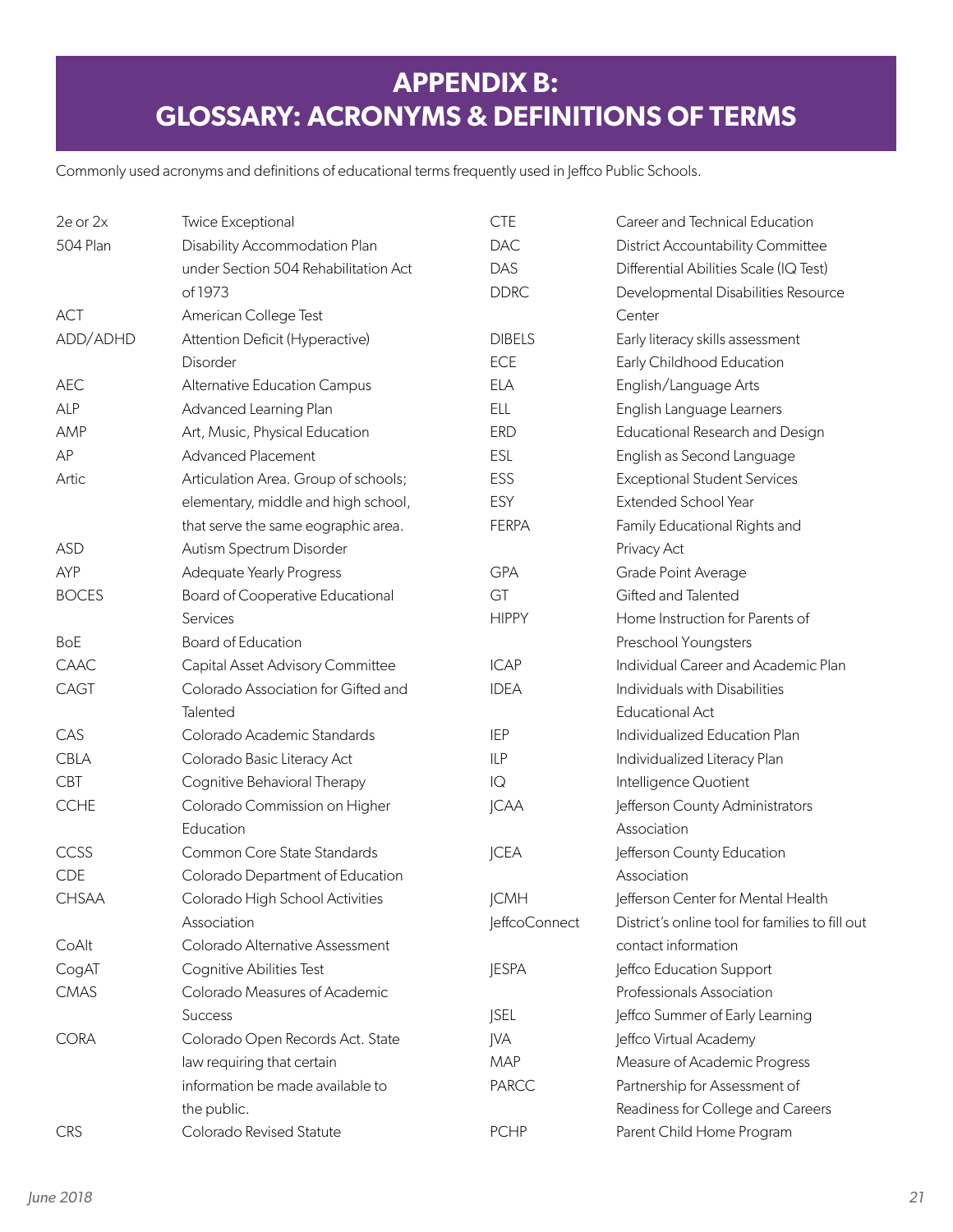| <b>PSAT</b>  | Preliminary SAT; practice college          |
|--------------|--------------------------------------------|
|              | entrance exam for 10th graders             |
| <b>PTA</b>   | Parent Teacher Association                 |
| <b>PTO</b>   | Parent Teacher Organization                |
| <b>SAC</b>   | School Accountability Committee            |
| <b>SACC</b>  | School Age Child Care                      |
| <b>SAE</b>   | School Age Enrichment                      |
| SAT          | College entrance exam for 11th             |
|              | graders                                    |
| <b>SEAC</b>  | Special Education Advisory Committee       |
| <b>SEO</b>   | Student Engagement Office                  |
| <b>SID</b>   | Student Identification Number              |
| <b>SIET</b>  | School Innovation and Effectiveness        |
|              | Team                                       |
| <b>SOARS</b> | School Online Assessment Reporting         |
|              | System                                     |
| <b>SPAC</b>  | <b>Strategic Planning Advisory Council</b> |
| <b>STEAM</b> | Science Technology Engineering Art         |
|              | and Mathematics                            |
| <b>STEM</b>  | Science Technology Engineering and         |
|              | Mathematics                                |
| <b>TDPAC</b> | Technology and Data Privacy                |
|              | <b>Advisory Committee</b>                  |
| UIP          | Unified Improvement Plan                   |
|              |                                            |